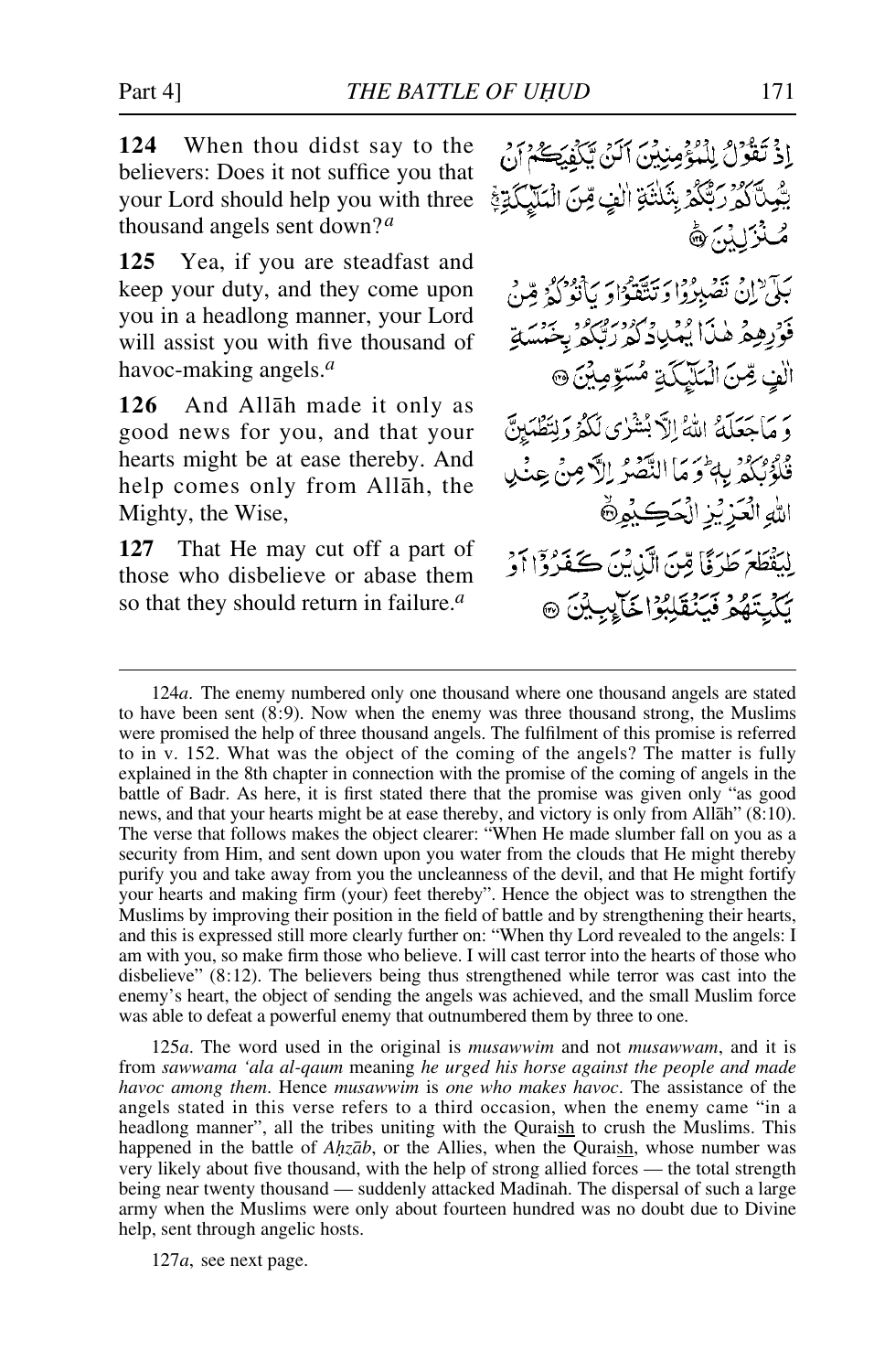**128** Thou hast no concern in the matter whether He turns to them (mercifully) or chastises them; surely they are wrongdoers.*<sup>a</sup>*

**129** And to Allåh belongs whatever is in the heavens and whatever is in the earth. He forgives whom He pleases and chastises whom He pleases. And Allåh is Forgiving, Merciful.

لَّكِسَ لَكَ مِنَ الْأَهْرِشَىءَ اوْ بِنِوْبِ عَلَيْهِمْ اَوْ يُعَيْدِبُهُمْ فَإِنَّهُمْ ظُلِمُونَ ۞

وَلِلَّهِ مَانِي السَّمٰوٰتِ وَمَانِي الْأَرْضِ لِبَغْوِر لِمَنْ يَتَّقَاءُ وَ يُعَيِّنُ بُّ مَنْ يَتَقَاءُ وَاللَّهُ يَ وَدِهُ سَبِيْدِهِ عَ

# SECTION 14: **What Success meant for the Muslims**

**130** O you who believe, devour not usury, doubling and redoubling, and keep your duty to Allåh, that you may be successful.*<sup>a</sup>*

**131** And guard yourselves against the fire which has been prepared for the disbelievers.*<sup>a</sup>*

كَأَيُّهَا الَّذِينَ امْنُوْالَا تَأْكُلُوا لِدِّبَوا الجمعاني هندمة من يهم الأم يمكن ودورة.<br>أضعافي مضغفة موالقواالله لعلكه تفلحون وَاتَّقُوْا النَّاسَ الَّتِيَّ أَعِدَّتْ لِلْكَنْوِيْنَ ﴾

128*a*. "Ibn 'Umar said that he heard the Messenger of Allåh saying, when he raised his head after *ruk∂'* in the last *rak'ah* of the morning prayer: 'O Allåh, curse such and such people ...' So Allåh revealed to him, Thou hast no concern in the matter ... Surely they are wrongdoers" (B. 64:22). As a mortal the Prophet might have sometimes desired a severe punishment for his enemies; but he is told that it was not his concern, for Allåh might as well forgive them, even though they deserved punishment. The all-comprehensiveness of the Divine mercy expressed in this verse is unapproached in sacred literature.

130*a*. It is not in temporal greatness and the accumulation of wealth that the Muslims' real success lies; hence usury which engenders love of wealth is forbidden. See 2:275*a*, where it is shown how the subject of usury is connected with war. It may be added that borrowing money on interest is also forbidden  $(Msh. 12:4)$ . Not only individuals, but even Muslim kingdoms, have been ruined by borrowing large sums of money on interest, leading to foreign interference in their affairs.

131*a*, see next page.

<sup>127</sup>*a*. Notwithstanding that the object of the disbelievers in their war on the Muslims was their extirpation, the latter are told that the Divine object in punishing the disbelievers by war was not to extirpate them, but to cut off their ringleaders and chiefs. The word *∆araf* signifies *a part* or *a portion* of a thing (R), and hence it is applied to *a company of men*, and also to *leading men*. LL translates *atrāf al-ard* as meaning the *exalted* or *the noble and the learned men of the earth*. When the leaders of mischief were cut off, the rest would be disappointed of attaining the object of extirpating Islåm, and persecution would cease. The verses that follow corroborate this conclusion. The enemy's description as having returned in failure in this battle shows clearly that they were not successful or victorious in the battle. Their great general *Khålid* became a convert to Islåm on his way to Makkah.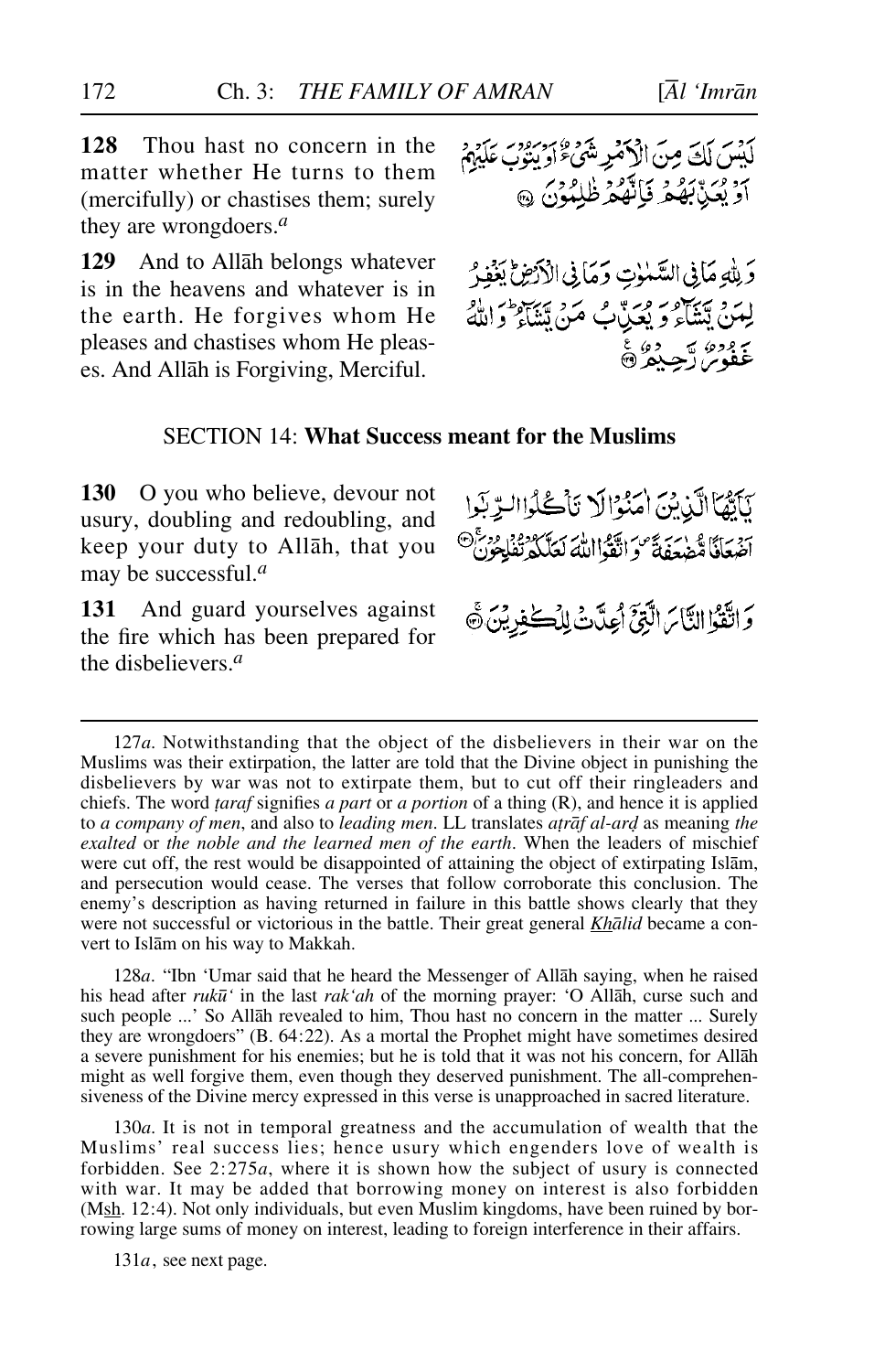**132** And obey Allåh and the Messenger, that you may be shown mercy.*<sup>a</sup>*

**133** And hasten to forgiveness from your Lord and a Garden, as wide as the heavens and the earth; it is prepared for those who keep their duty:

**134** Those who spend in ease as well as in adversity and those who restrain (their) anger and pardon men. And Allåh loves the doers of good (to others).*<sup>a</sup>*

**135** And those who, when they commit an indecency or wrong their souls, remember Allåh and ask forgiveness for their sins. And who forgives sins but Allåh? And they persist not knowingly in what they do.

**136** Their reward is protection from their Lord, and Gardens wherein flow rivers, to abide in them. And excellent is the reward of the workers!

**137** Indeed there have been examples*<sup>a</sup>* before you; so travel in the رير دو داران سر دورس سرس دورس تهر<br>و اطبعواالله والرَّسول لعلَّكه نرْحَمْوُنَ ®

رسايعُوَّالِ مَغْفِرَةٍ مِّنْ لَّهِ حَرْضُهَا السَّنْدُتُ وَالْذَرْضُ عِدَّيْ لِلَّهُ الَّيْدِيْنَ يُنْفِقِيُّوْنَ فِي السَّيِّآءِ وَالصَّوَّآءِ وَ الْكَطِيبْنَ الْغَيْظَ وَ الْعَافِيَّنَ عَنِ التَّاسِّ وَاللَّهُ بَجِتُّ الْمُخْسِنِيْنَ ﴾

وَ الَّذِينَ إِذَا فَعَلَوُا فَاحِشَةً أَوْ ظَلَمْوَا يزدم ووسر والله فاستعفروا لدُنُوبِهِمْ وَمَنْ يَّنَفِرُ الدُّنْزُبَ إِلاَّ اللَّهُ ثَنْ وَلَيْدِ بِصَدَّدَاعَلَى مَا فَعَلَوْا وَهُ مِرْسَمَةٍ بِعَلَمَةٍ زَيَ أُولَيْكَ جَزَاؤُهُمْ مَّغْفِرَةٌ قِبْنَ رَّبِّهِمْ وَ حَتَّتْ تَجْرِي مِنْ تَجْتِهَا الْأَنْفِيرُ خْلِينِينَ فِيْهَا وَبِعْيَهِ أَجْرُ الْغَيْلَيْنَ ۞

قَدْ خَلَتْ مِنْ قَبْلِكُمْ سُنَنْ فَسِيرُوْا

134*a*. Restraining of anger, pardoning, and doing good to each other, besides being great moral qualities, strengthen the bond of union which is so necessary for success. The verse has on many occasions inspired the noblest thoughts of toleration and charitableness. Ïasan's servant having on one occasion upset a boiling hot dish on his master, obtained his liberty along with monetary help by reciting this verse. Thinking that he would be punished for his fault, he repeated the words; "Those who restrain their anger." Hasan said he was not angry. "And pardon men," added the servant. Hasan said: "I pardon you." "And Allåh loves the doers of good," concluded the offending slave. "I give you liberty and four hundred pieces of silver," was the response. "A noble instance of moderation and generosity," is Sale's comment upon this incident.

137*a*, see next page.

<sup>131</sup>*a*. The fire in this case is excessive love of wealth, as plainly stated elsewhere: "Woe to every slanderer, defamer, who amasses wealth and counts it — he thinks that his wealth will make him abide ... It is the fire kindled by Allåh which rises over the hearts"  $(104:1-7)$ .

<sup>132</sup>*a*. The loss suffered at Uhud was due to disobedience in relation to a certain position which was forsaken against the orders of the Prophet. The retreating Makkan army turned upon the pursuers, among whom disorder had ensued, and several Muslims were slain, the Prophet himself being wounded. So they are told that they must obey God and His Messenger if they would have Divine mercy.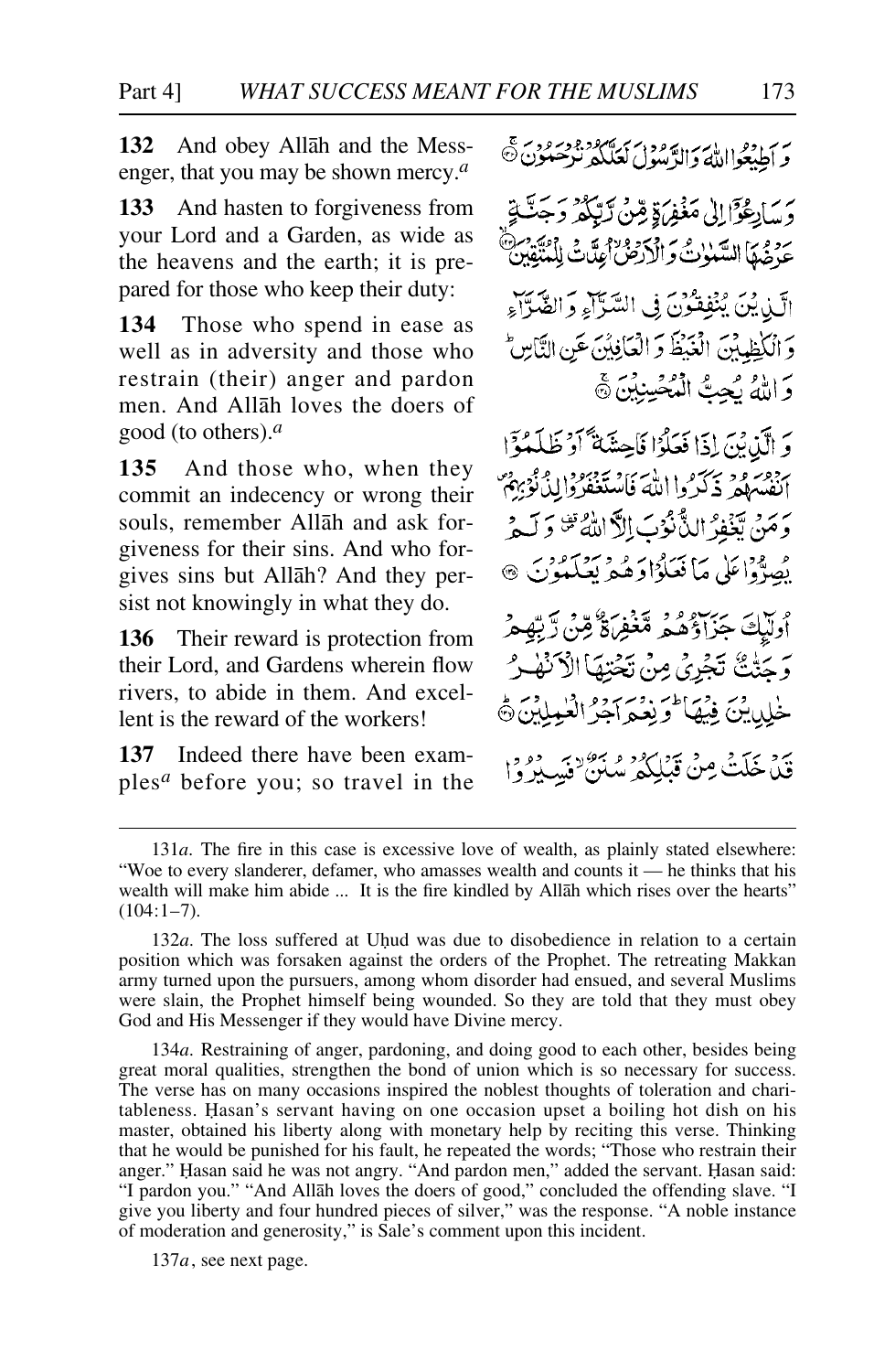earth and see what was the end of the deniers.

**138** This is a clear statement for men, and a guidance and an admonition to those who would keep their duty.

**139** And be not weak-hearted, nor grieve, and you will have the upper hand if you are believers.

**140** If a wound has afflicted you, a wound like it has also afflicted the (disbelieving) people. And We bring these days to men by turns, that Allåh may know*<sup>a</sup>* those who believe and take witnesses from among you. And Allåh loves not the wrongdoers,

**141** And that He may purge those who believe and deprive the disbelievers of blessings.

**142** Do you think that you will enter the Garden while Allåh has not yet known those from among you who strive hard (nor) known the steadfast?

**143** And certainly you desired death before you met it. So indeed you have seen it now while you look (at it).*<sup>a</sup>*

فِي الْأَمْرَضِ فَأَنْظُرُوْا كَيْفَ كَيَانَ عَاقِبَةُ الْمُكَنِّبِينَ۞ هٰذَا بَيَانٌ لِلنَّاسِ وَ هُدَّى وَ مَؤْعِظَةٌ 89 مئي دين<br>لل**مت**قلبن @ دَ لَا تَهْنُوْا وَلَا يَحْزَنُوا وَأَنْتُهُ الْأَعْلَوْنَ انْ ڪُنُنُهُ مُؤْمِنِيْنَ۞ إِنْ يَهْتَمْسَكُمْ قَرْنَحْ فَقَدْ مَسَّ الْقَوْمَ قَدْحَ مِّنْلُهُ وَيَبْلُغَ الْأَيَّامُ نُدَادِئُهَا بَيْنَ التَّاسُ لِيَعْلَمَ اللَّهُ الَّيْانُ امْدُا دِيْدَ. وبرود وسرسر اس و كه ايجة الطّلبين" ر ويه حصّ الله الّي بن الرود و ربّه.<br>وَلِيهَ حِصّ اللهُ الّي بن امنوا وَ مدحق الُڪُفِريُنَ۞ ہر ۔ وود ہو ۔ وعوالا تحدید ۔<br>امر حسینگر ان تیاخگوا الحتۃ ولیا يُعْلَمِهِ اللَّهُ الَّذِينَ خِهَدًاوْامِنَكُمْ وَيَعْلَمَ الصبرين بربية مودود سنة بر ادبربر<br>ولقدا كنتمر تتهتون الموت مِنْ قَبَلِ ان تلغوه عصر و سردوروو سرد و در<br>ان تلغوه قفیدسان ب يروم ورغ<br>تنظرون@

<sup>137</sup>*a*. *Sunan* is plural of *sunnah*, meaning *a way* or *a rule* or *manner of acting* or *conduct* or *life* or *the like* (LL). Hence the significance here is *ways* or *examples* of *Allåh's dealing with the righteous and the wicked*.

<sup>140</sup>*a*. That Allåh knows all that is seen or unseen and all that is manifest or concealed is asserted in numerous places in the Holy Qur'ån. The *knowing* here and the *not knowing* in v. 142 refer to the knowledge of the event. Allåh knew who *would prove* themselves true believers, who *would* strive hard in His way, and who *would* be steadfast under trials; but who *did* prove themselves true believers, who *did* strive hard, and who *were* steadfast in suffering could only be said to be known when these things had happened.

<sup>143</sup>*a*. This refers to the desire of those who insisted that they should meet the enemy in the open field, while the Prophet's own desire was that the Muslims should defend themselves within Madinah. Their desire for fighting the enemy or for being slain in the cause of truth is called a desire for death.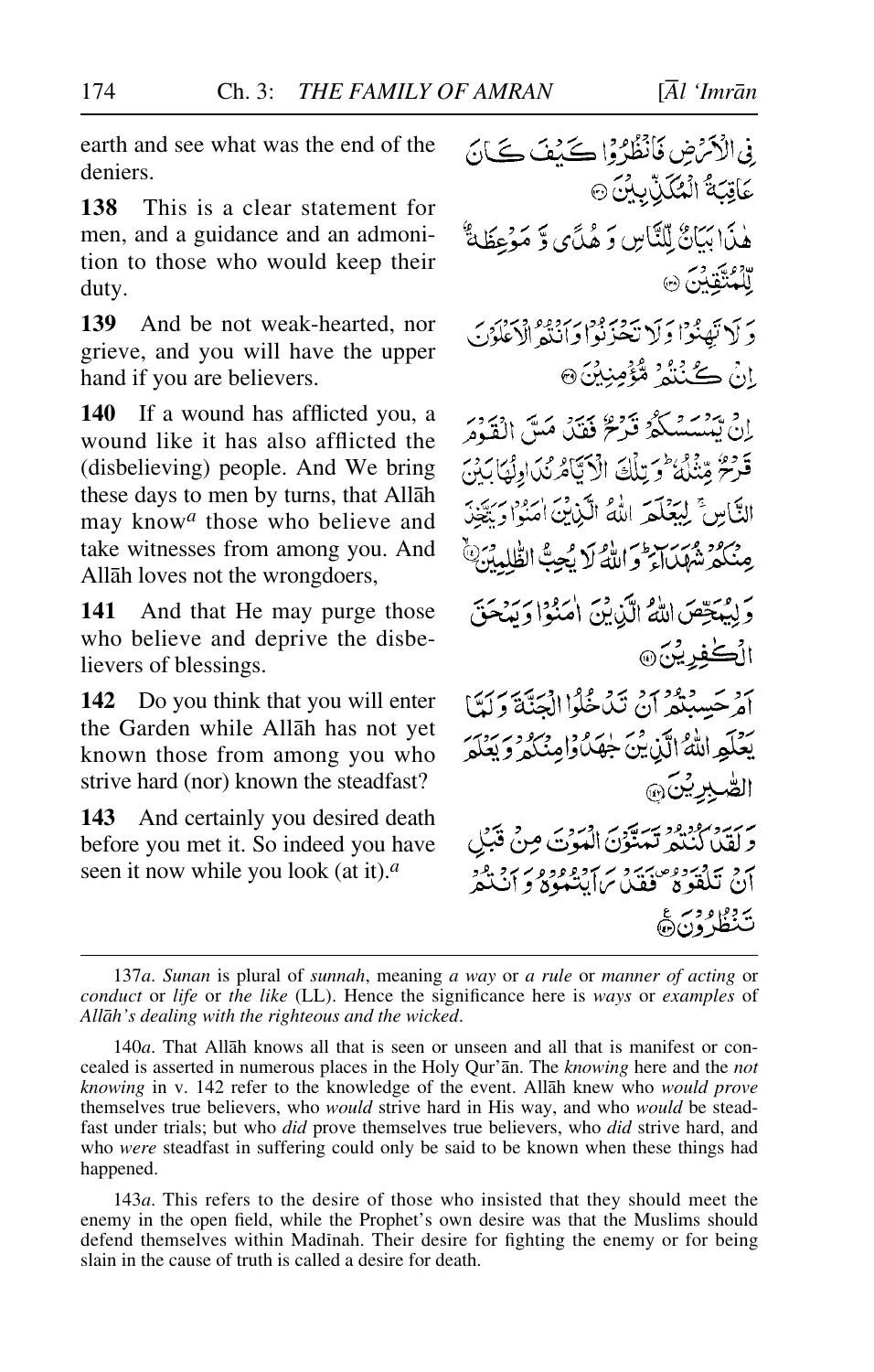### SECTION 15: **Sufferings to be met with Perseverance**

**144** And Muhammad is but a messenger — messengers have already passed away before him.*<sup>a</sup>* If then he dies or is killed, will you turn back upon your heels? And he who turns back upon his heels will do no harm at all to Allåh. And Allåh will reward the grateful.*<sup>b</sup>*

**145** And no soul can die but with Allåh's permission — the term is fixed.*<sup>a</sup>* And whoever desires the reward of this world, We give him of it, and whoever desires the reward of the Hereafter, We give him of it. And We shall reward the grateful.

**146** And how many a prophet has fought, with whom were many worshippers of the Lord.*<sup>a</sup>* So they did not

بريرا وسرتاءُ الكرسود، -<br>و ها مُحَدَّبٌلُّ الأَدْسُولُ عَلَيْجِ مِنْ خَلِبَتْهِ مِنْ قَبْلُه الرُّسُلُ ۖ أَذَاْبِنُ مَّاتَ أَدْ قُبْتِيلَ انْقَلْبُنْهُمْ عَلَى اَعْقَابِكُهُمْ وَ مَنْ تَنْقَلْبُ عَلَىٰ عَقِيَبَكِ فَكَنَّ تَقْبُدَّ اللَّهَ شَبْعًا ۖ رسبكجُزِي اللَّهُ الشَّكِرِيْنَ ۞ وَ مَا كَانَ لِنَفْسٍ إِنْ نَعْبُوْتَ إِلاَّ بِإِذْنِ اللَّهِ كِنْتًا مُوَجَّلاً وَسَنَّ بِيُّرِدَ نَوَابَ الدُّنْيَانُوَيْتِهِ مِنْهَا ۚ وَمَنْ يُرُدِّ تَوَابَ الْأَخِيرَةِ نُؤْتِ مِنْهَا َ تَرَسْنَجْزِي الشَّكريْنَ ۞

*ۘو*ؘػٲؾؚڹؖۦڞؚؽٙ؈ۜٛۼۣؠ؋ڎ*ٵ*ۣڎڂؽ كَتِّذْبِيْرٌ ۚ فَمَا دَهَّعْوَالِيَآ أَصَابَهُمْ فِيْ سَبِيرٌ

144*b*. The doing of harm to Allåh stands for the doing of harm to the Divine cause; i.e. the Truth, which was now represented by Islåm.

145*a*. While the statement conveys a general truth which makes Muslims face death with complacence, the words seem to refer also to the death of the Prophet, giving an assurance to the Muslims that the time of his death had not yet come.

<sup>144</sup>*a*. The Prophet received severe wounds in the battle of Uhud; there was even a rumour that he was killed. It is to this that the verse refers. Even if the Prophet were killed, Islåm was so far superior to all forms of faith that the Muslims could not give up Islåm. Truth was truth, though its advocate might be killed in a battle; nor could falsehood and superstition be accepted, though their advocates might prevail for a time.

While this verse lays stress on the essential truth of Islåm, it served another important purpose at the death of the Prophet. Some of the companions thought that the Prophet was not dead. Abū Bakr went in, and seeing that life had departed, ascended the pulpit and read this verse, which had a magical effect upon his hearers, all of them being convinced that the Prophet had passed away, as all prophets had passed away before him. The prophets were but mortals, and their span of mortal life must no doubt terminate like that of other mortals. This verse affords a conclusive proof that Jesus Christ was also dead; otherwise Ab∂ Bakr's argument could not have silenced the doubters of the Prophet's death.

<sup>146</sup>*a*. For the meaning of *ribbß*, see 79*a*. It is a curious coincidence that Sale, Rodwell, and Palmer have all given a wrong translation of this verse: "How many prophets have encountered those who had many myriads of troops." This is Sale's rendering and the others are similar. I find no commentator lending any support to this significance, nor can the words bear this interpretation.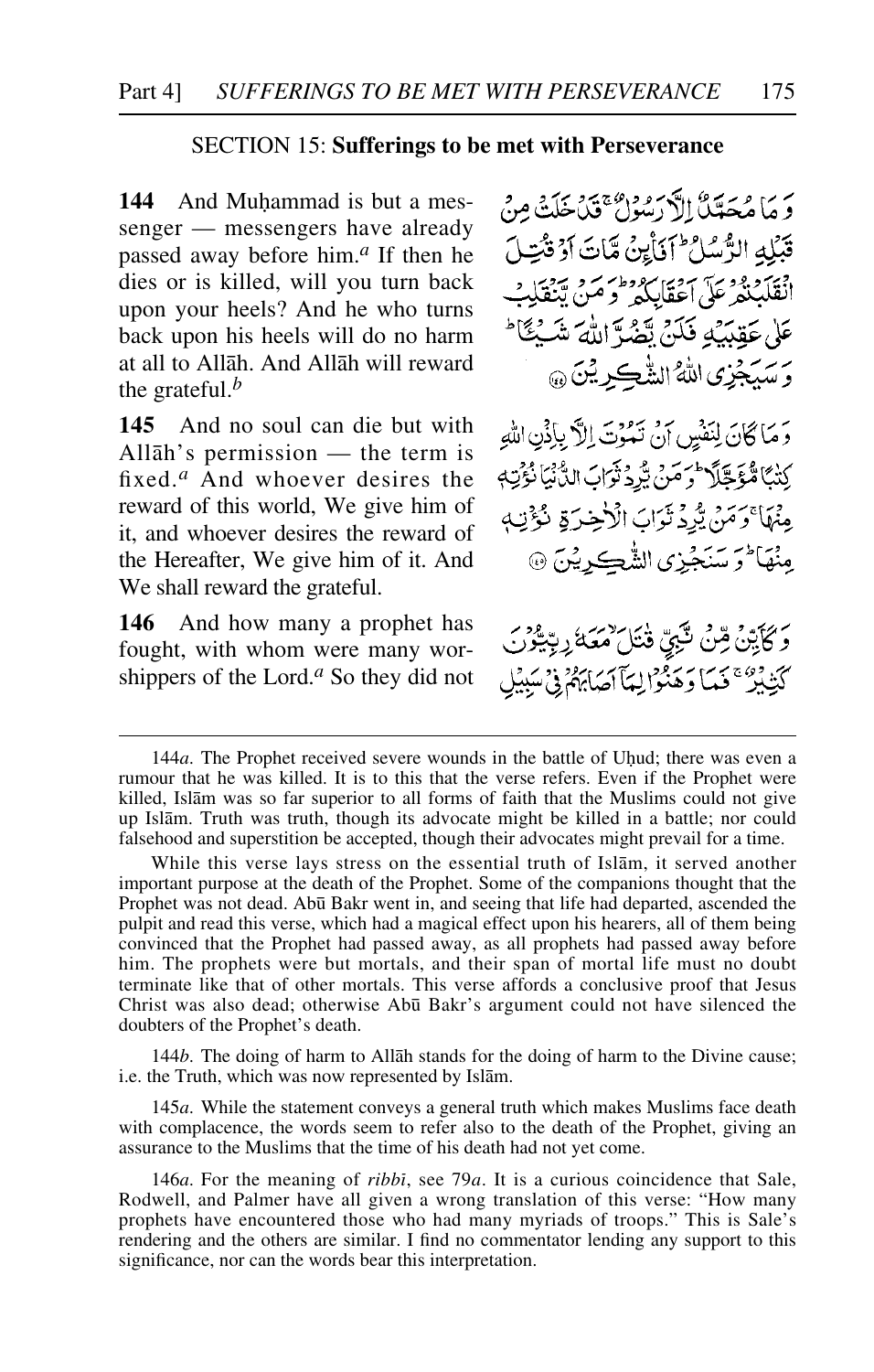lose heart on account of that which befell them in Allåh's way, nor did they weaken, nor did they abase themselves. And Allåh loves the steadfast.

**147** And their cry was only that they said: Our Lord, grant us protection from our sins and our extravagance in our affair, and make firm our feet and grant us victory over the disbelieving people.

**148** So Allåh gave them the reward of the world and a good reward of the Hereafter. And Allåh loves the doers of good (to others).

وَ يَرَاكِنَ قَدْنَعْدُ إِلَّٰٓ آنَ قَالَٰهِ إِسَائِ افجودس وفوريًا وَ إِسْرَافَيَا فِيَ آمُرِيَا دَ تَنَدَّثَ أَقْدَاهَنَا وَإِنْهُمْ نَا عَلَى الْقَوْمِ الْكُفِينَ ۚ

وَأَتْبِهُمْ اللَّهُ ثَوَابَ اللَّهُ نِيَاوَحُسُنَ نَوَابٍ الْأَخِرَةِ وَ اللَّهُ يُجِبُّ الْمُحْسِنِيْنَ ﴾

# **SECTION 16: Causes of Misfortune in Uhud Battle**

**149** O you who believe, if you obey those who disbelieve, they will make you turn back upon your heels, so you will turn back losers.*<sup>a</sup>*

**150** Nay, Allåh is your Patron, and He is the Best of the helpers.

**151** We will cast terror into the hearts of those who disbelieve*<sup>a</sup>* because they set up with Allåh that for which He has sent down no authority, and their abode is the Fire. And evil is the abode of the wrongdoers.

يَأْتُهَا الَّذِينَ اٰمَنُوۡٓ إِنۡ تُطِيۡعُواالَّذِينَ كَفَدُوا يَرْدُّوكُمْ مَلَّى أَعْقَابِكُمْ فَتَذَقَلِبُوْا لهيسوين<sub>گ</sub> بَلِ اللَّهُ مَوْلَىٰكُمُّ وَهُوَخَيْرُ النَّصِرِيَّنَ سَنُلِّقٍ فِي قُلُوُبِ الَّذِينَ كَفَرُوا الرَّعْبَ بِيَآَ أَشْرَكُوْا بِأَلَّٰلِهِ مَا لَمْرِيْنِزِلْ بِهِ سُلْطُنَأَ وَ مَأْدِيعُهُ النَّائِرَا وَبِيْنَ مَدْمَى الطَّابِينَ۞

<sup>149</sup>*a*. The war was carried on only with the object of making the Muslims renounce their religion, and hence they could not think of accepting the disbelievers as their rulers.

<sup>151</sup>*a*. Notwithstanding the great disproportion in numbers, the Muslims being less than one-fourth of their opponents, being at the same time not so well equipped as their foes, and in spite of the disorder into which the Muslim forces had fallen, the enemy had to flee, leaving the Muslims in the field, not even making a show of attacking Madinah, which was quite defenceless. This clearly shows that they were terror-stricken even after they had inflicted some loss upon the Muslims, considering it safer to go back to Makkah while the Muslims were yet occupied with their own troubles and were unable to pursue them.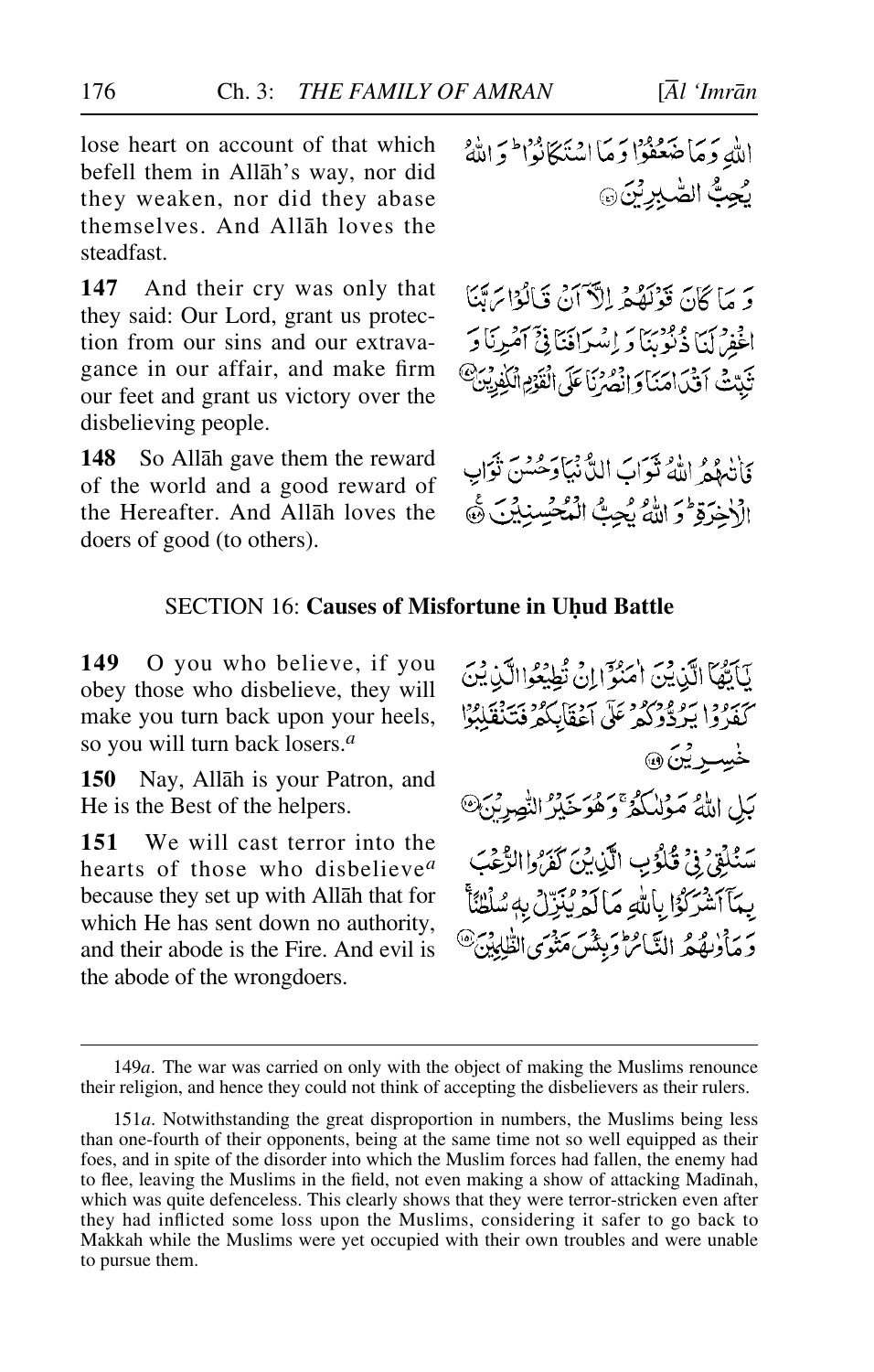# Part 4] *CAUSES OF MISFORTUNE IN UHUD BATTLE* 177

**152** And Allåh certainly made good His promise to you*<sup>a</sup>* when you slew them by His permission, until you became weak-hearted and disputed about the affair and disobeyed after He had shown you that which you loved.*<sup>b</sup>* Of you were some who desired this world, and of you were some who desired the Hereafter.*<sup>c</sup>* Then He turned you away from them that He might try you; and He has indeed pardoned you.*<sup>d</sup>* And Allåh is Gracious to the believers.

**153** When you went away far, and paid no heed to anyone, and the Messenger was calling you in your rear.*<sup>a</sup>* So He gave you (another) grief

سربرد سەسرىي دەرەستى دەرەبەدە<br>د لقدا جىداقىگىر للە دېمانى (د تېخىسونۇم بِإِذْنِهٖ ۚ حَتَّى إِذَا فَشِلْتُكُمْ وَتَنَائِنَ عَنْكُمْ فِي الْأَهْرِ وَعَصَبِنَّهُ مِّنَّ بِعَلِي مَآَ أَيْهَا كُرُوِّيًّا و ودرا وبرد قرد و دي الدنيا و منكومين. يْرِيدُ الْإِخِرَةَ ۚ نُمَّ صَرْفِكُمْ عَنْهُ مِّ لِيَدِيْتِكِيْݣُو ۚ وَكَيْنَ عَفَاعْنَكُمْ وَاللَّهُ ذُوْ فَضَلِ عَلَى الْمُؤْمِنِيْنَ @

اِذْ تَصْعِدُونَ وَلَا تَذَٰزِنَ عَلَى آَحَدٍ وَالرَّسُوْلُ رد وردود فيٍّ الحُرْكَةِ فَأَتَابَكَهُ فَقَالِعَةٍ تِكَيْلَا تَحْزَنُوْاعَلَى مَا فَاتِّكُوْ وَلَا مَأْأَصَابَه

152*a*. The promise is contained in v. 124: "When thou didst say to the believers: Does it not suffice you that your Lord should help you with three thousand angels?"

152*b*. It clearly shows that the Muslims had obtained a victory at Uhud, later incidents depriving them of the fruits of that victory. Though apparently all the fighters are spoken of here as becoming weak-hearted, the reference is only to that group of archers who disobeyed the Prophet's orders, as the words that follow show: *Of you were some who desired this world*. Nor did any of the Muslims show any weak-heartedness in fighting against the enemy. The weak-heartedness of a part of the archers who were placed in an important position to cut off the enemy's retreat consisted in their disobeying the clear orders of the Prophet: "If you see us overcoming the enemy leave not your position, and if you see the enemy overcoming us, leave not your position", the Prophet had told the archers. But they fell a prey to the love of the world and left their position to get a share in the booty when they saw the enemy fleeing before the Muslim onrush.

152*c*. These were the two parties of the body of archers. When the enemy was apparently routed, some of these archers were led by the love of plunder to leave their position, while their chief, 'Abd Allåh ibn Jubair, with only some ten men, stuck to their post. Muslims were required to fight in Allåh's way, and if any Muslim fought for plunder, he fought for the love of this world and not in Allåh's way.

152*d*. The enemy, who was being pursued, turned against the pursuers on seeing the important position of the archers vacated, and the result was that the Muslims who were now in disorder on account of the pursuit found themselves helpless against the enemy who turned back on them, and some of them who were cut off from the main body took to flight. We are, however, here told that God pardoned them as their flight was the result of circumstances which were beyond their control. 'Uthman is said to have been one of them.

153*a*. It refers to the Prophet's call, at whom the Muslims now saw that the attack of the enemy was directed. So they did not grieve for losing an opportunity of pursuing the enemy, but for the dangerous position in which they saw the Prophet. This is, in fact,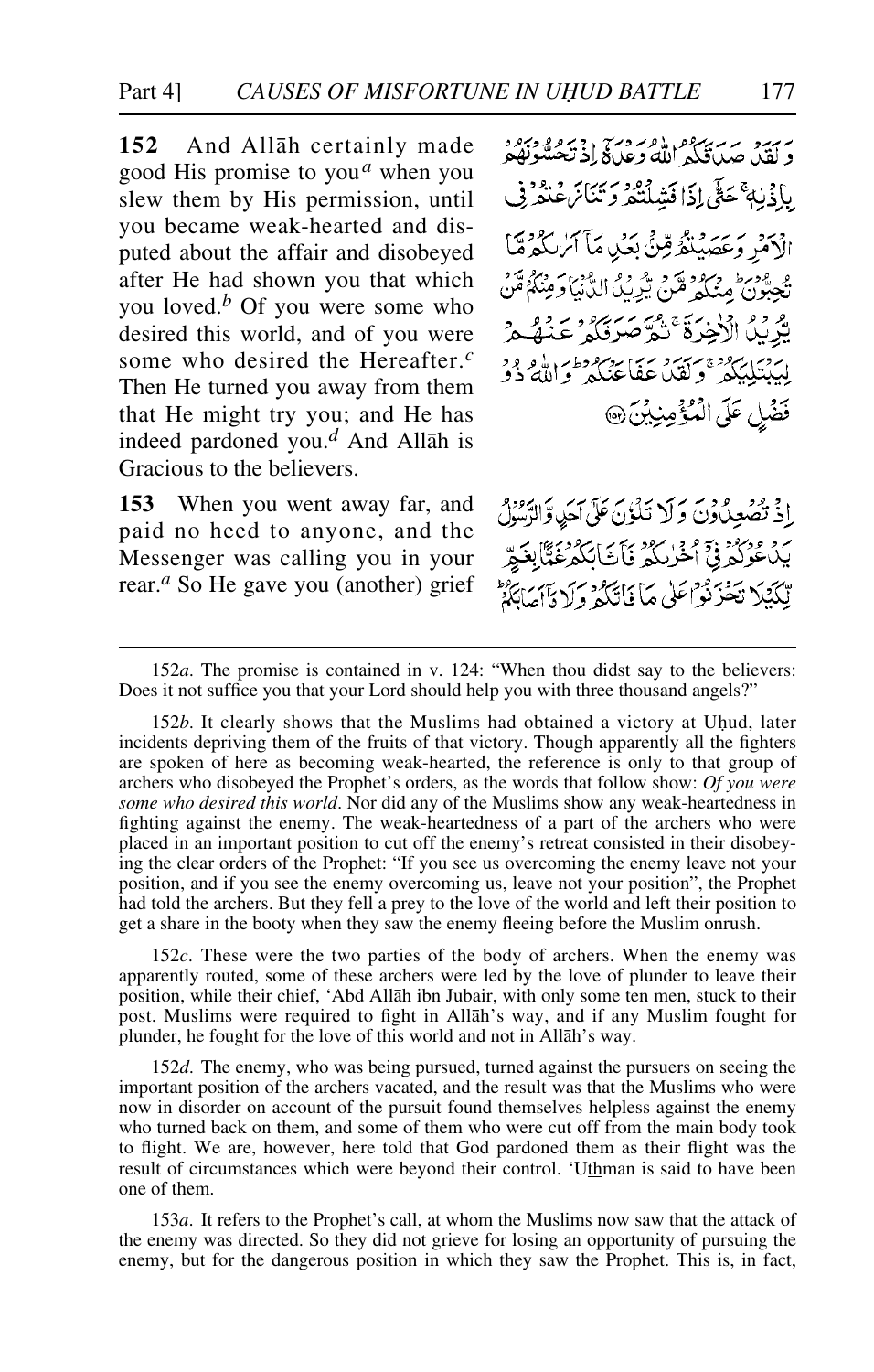for (your) first grief that you might not grieve at what escaped you, nor (at) what befell you. And Allåh is Aware of what you do.

**154** Then after grief He sent down security on you, slumber overcoming a party of you,*<sup>a</sup>* while (there was) another party whom their own souls had rendered anxious — they entertained about Allåh thoughts of ignorance quite unjustly.*<sup>b</sup>* They said: Have we any hand in the affair?<sup>*c*</sup> Say: The affair is wholly (in the hands) of Allåh. They hide within their souls that which they would not reveal to thee. They say: Had we any hand in the affair, we would not have been slain here.*<sup>d</sup>* Say: Had you remained in your houses, those for whom slaughter was ordained would have gone forth to the places where they would be slain.*<sup>e</sup>* And (this happened) that

نْݣُوّْ أَنْزَلَ عَلَيْكُمُ قِنَّى بَعْيِدِ الْغَيْرِ أَمَنَةً لْكَمَاسًا يَعْنُثُمِي طَآيِفَةً مِّنْكُمْ 'وَطَالِفَةُ قُدْرُ أصبتهم أنفسهم يظنون ببالله عَكَّرَ الْحَقّ ظَنَّ الْجَاهِلِيَّةِ يُتَغُرُّلُونَ هَلْ لَنَّ مِنَ الْأَهْرِ مِنْ شَيْءٍ ثُمِّنُ إِنَّ الْأَهْرَكُمْ بِلْهِ تَحْفُونَ فِيِّ أَنْفُسِهِمْ مَّالَ يُبِكُونَ لِكَ يَقُولُونَ لَوْ كَانَ لَنَامِنَ الْأَكْرَمِ شَيْءٌ مَّاَقُتِلْنَا هٰهُنَا ۚ قُلْ لَوْ كُنْتُو وْ مُبْوِيْكُمْ لَبَرَسَ الَّذِيْنَ كُتِبَ عَلَيْهِمُ الْقَتَلُ إِلَىٰ برس وگريدين الله ما ورو و دينو<br>مضاجع همر ديليتلي الله ما في صلاديگر

154*b*. The persons spoken of here are the disaffected who took no part in fighting. They now gave vent to their hidden rancour against the Muslims. The evil thoughts which the hypocrites entertained about Allåh were that Allåh had not helped the Muslims.

154*c*. The hypocrites sided with the minority whose counsel was that the Muslims should not fight the enemy in the open field and should remain besieged in Madinah. The majority was, however, in favour of going out and meeting the enemy where it had encamped. The Prophet decided that the majority vote must be accepted. Hence the hypocrites' murmuring as to why their counsel was not accepted.

154*d*. Their contention was that the disaster would not have befallen the Muslims if their advice as to remaining within the town had been accepted. They took no part in fighting but they spoke of the loss of the Muslims as their own loss.

154*e,* see next page.

plainly stated in what follows: "that you might not grieve at what escaped you," i.e. the booty which they would have had by pursuing the fleeing enemy, "nor at what befell you," i.e., the loss which they themselves suffered. *Athåba* sometimes conveys the idea of *giving one thing instead of another, the giving of a substitute* (LL). They forgot their own grief when they saw that it was the Prophet at whom the attack was directed now.

<sup>154</sup>*a*. *Nu'ås* means *slight sleep*; it is said that *nu'ås* here implies *calm and quiet* (R). It must have happened when the enemy departed. The slumber was a sign of security, for no army could have gone to rest while yet in the field of battle if it had the least anxiety as to its security.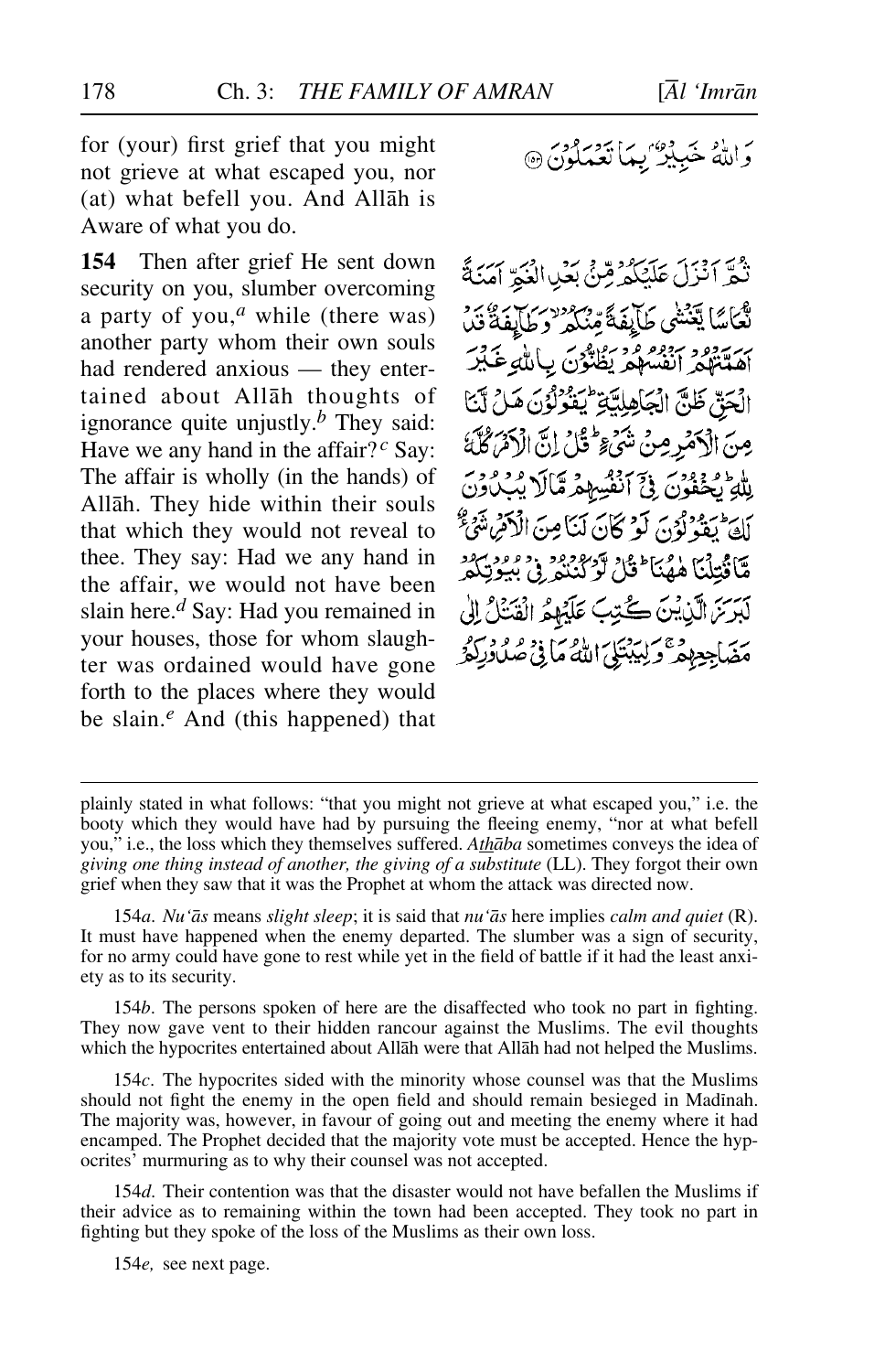Allåh might test what was in your breasts and that He might purge what was in your hearts. And Allåh is Knower of what is in the breasts. *<sup>f</sup>*

**155** Those of you who turned back on the day when the two armies met, only the devil sought to cause them to make a slip on account of some deeds they had done, and certainly Allåh has pardoned them. Surely Allåh is Forgiving, Forbearing.*<sup>a</sup>*

ر ريجي ماني شكوبكرون الله عليمر بذاتِ الصَّدُوْيِنِ

إِنَّ الَّذِينَ تَوَلَّوْا مِنْكُمُ دَمْ الْتَقِي اجْهَدْ ٌ الَّبَّمَانِ مَدَبِّرَتَّهُ مِ الشَّيْطُنُّ بِبَعْضِ مَأْكَسَبُوْا ی سرد بہ اللہ عنہ ودی ہے ، ایر بہود سے دوئے<br>ولغلاءَ فااللہ عنہم ان اللہ عفور حیلتہ دہ

### **SECTION 17: Battle of Uhud Afforded a Distinction**

**156** O you who believe, be not like those who disbelieve and say of their brethren when they travel in the earth or engage in fighting: Had they been with us, they would not have died, or been slain;*<sup>a</sup>* that Allåh may make it to be a regret in their hearts. And Allåh gives life and causes death. And Allåh is Seer of what you do.

**157** And if you are slain in Allåh's way or you die, surely Allåh's

كَأَيُّهَا الَّذِينَ اٰمَنُوْا لَا تَكُوْنُوا كَالَّذِينَ كَفَرْهُ اوْ قَالُوْالِهِ خْوَانِهِ هْمِهِ إِذَاخَلَهُ كَبِرَا فِي الْأَمْرَضِ أَوْكَانُوْاغُذِّي لَّوْ كَانُوْاعِنْدَنَا مَامَاتُوْا دَمَا قُتِلُوْا ۚ لِيَجْعَلَ اللَّهُ ذٰلِكَ حَسْرَةً فِي قُلْوُبِهِ مِرْطُوَاللَّهُ يَبْيَ وَيُبِيَتْ دَ اللَّهُ بِيمَا تَعْبَدُونَ بِصَدِّرٌ ۞ رَبِّينَ قُتِلَتُكُّهُ فِي ْسَبِيبُلِ اللَّهِ أَوْ مُكْنَعُ سبعيد ، وَيَبْنَ اللَّهِ وَيَرَجّعَهَ تَشْكَيْرُ قِيلًا

<sup>154</sup>*e*. Remaining in the houses here signifies meeting the enemy while remaining in Madinah. By *those for whom slaughter was ordained* are meant the martyrs of Uhud. The murmurings of the hypocrites are met with the reply that even if the Muslims had defended themselves by remaining in Madinah, those who laid down their lives in the field of Uhud would have laid them down in Madinah as well. Death was moreover a thing ordained.

<sup>154</sup>*f*. This explains Allåh's testing what is in the hearts. He knows it, and His testing it means making it manifest to others. The attitude of the hypocrites was made manifest by the fighting in Uhud. It would have remained hidden if the battle had been fought in Madinah.

<sup>155</sup>*a*. The persons spoken of here are those who were unable to join the main Muslim army and fled to Madinah, or in some other direction. However pressed they may have been, it was not right on their part to leave the field of battle. Here it is spoken of as a slip on their part; it did not amount to intentional disobedience and God granted them a free pardon.

<sup>156</sup>*a*. By "their brethren" are meant their relatives who were sincere in their profession of Islåm, and who had to lay down their lives in defence of their faith.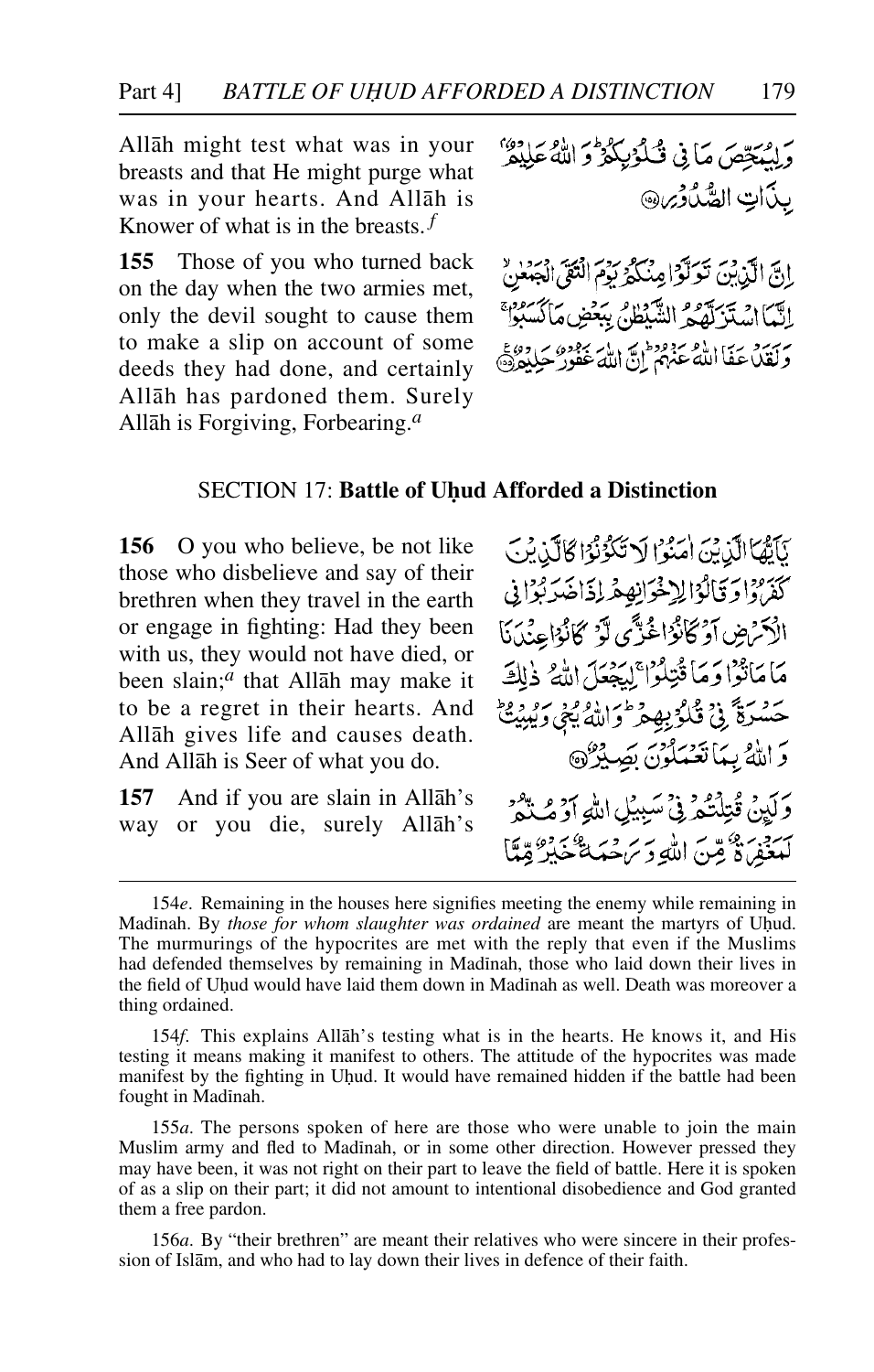protection and (His) mercy are better than what they amass.

**158** And if you die or you are slain, to Allåh you are gathered.

**159** Thus it is by Allåh's mercy that thou art gentle to them. And hadst thou been rough, hard-hearted, they would certainly have dispersed from around thee.*<sup>a</sup>* So pardon them and ask protection for them, and consult them in (important) matters.*<sup>b</sup>* But when thou hast determined, put thy trust in Allåh.*<sup>c</sup>* Surely Allåh loves those who trust (in Him).

**160** If Allåh helps you, there is none that can overcome you; and if He forsakes you, who is there that وَكَيْنَ مُّنَّذِّرَ أَوْقُتِلْنَوْلَا إِلَى اللَّهِ نَحْشَرُونَ @ فِيمارسِ قِينَ اللَّهِ لِنُتَ لَهُوَ بِهِمْ وَلَوْ فَظَّاغَلِيْظَ الْقَلْبِ لَانْفَصَّوْامِنْ حَوْلِكَ فَأَعْفُ عَنْهُمْ وَاسْتَغْفِرْتُوْدِيْنَ وَوُدْ فِي الْأَهْمَرِ فَإِذَا عَذِمْتَ فَتَوَكَّلْ عَلَى اللَّهِ انَّ اللهَ بِجِبُّ الْمُتَوَكِّلِلِنَّ @

ان تبصره درود الله فیلاغال ککه دی.د يَّخْذُلُكُمُ فَتَنْ ذَاالَّيْنَ يَنْصُرُكُمُ مِّنْ

The Qur'ån is full of references to the Holy Prophet's gentleness and kind dealing with his fellow-men. The following verse gives us an insight into this trait of his character: "Certainly a Messenger has come to you from among yourselves; grievous to him is your falling into distress, most solicitous for you, to the believers (he is) compassionate, merciful" (9:128).

159*b*. The Prophet had gone out to meet the enemy as the result of a consultation and against his own inclination, for he sided with the minority in the opinion that they should not meet the enemy in the open field. Apparently that council had brought about the present trouble, yet so firm was he in adhering to sound principles that at such a critical time he did not waver for a minute from the course of taking counsel in important matters, and just at this juncture we find Divine revelation clearly laying down the principle of adhering to counsel.

159*c*. It should be noted that trusting in Allåh does not imply inaction. Everything necessary is to be done, a course of action must be determined in the proper manner, and then in pursuing that course trust must be placed in Allåh, which clearly implies that a man should do his utmost and then leave the consequences to Allåh; that is, he must be resigned to what follows, taking the consequences with a cool mind.

ئەمرىرە<br>بېجمەنون6

<sup>159</sup>*a*. It is remarkable that the Holy Qur'ån calls attention to the Prophet's gentle dealing with those around him when speaking of his experience in the field of battle as a general, leading his men against overwhelming forces, a capacity which required him to be very strict in punishing any delinquency. But he was not a mere general. His ability in leading his men, in occupying positions of advantage in the field of battle, and in directing a handful of men to face three, four, and sometimes ten times their own number, marks him out as the ablest general the world has ever seen, yet his gentle manners and his practical forbearance in dealing with his friends as well as foes stand in remarkable contrast with his capacity as a commander in the field of battle. It is related that after the Uhud trouble the Prophet did not speak even a harsh word to those who were guilty of disobeying his orders (Rz).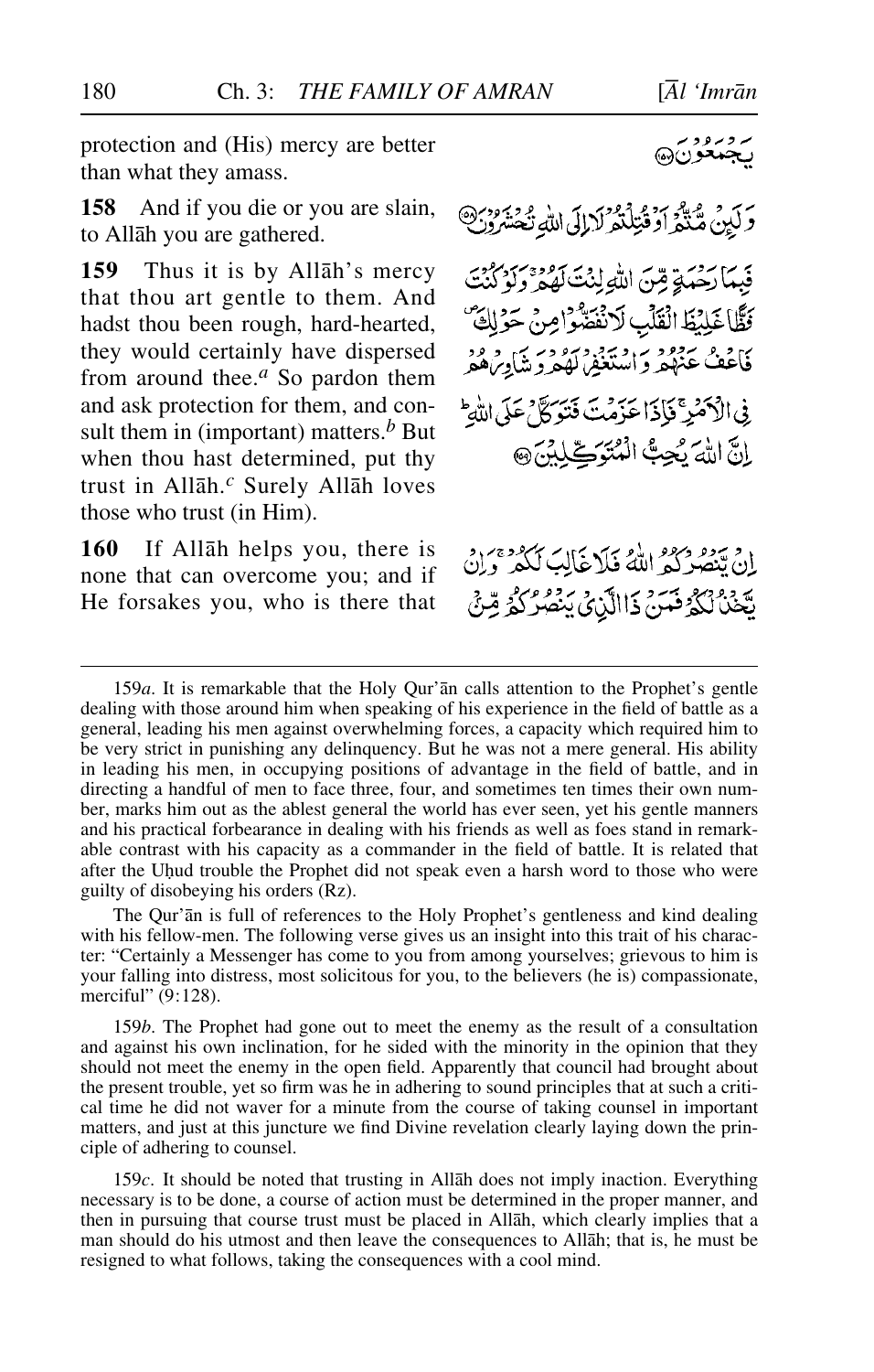can help you after Him? And in Allåh should the believers put their trust.

**161** And it is not for a prophet to act dishonestly.*<sup>a</sup>* And whoever acts dishonestly will bring his dishonesty on the day of Resurrection. Then shall every soul be paid back fully what it has earned, and they will not be wronged.

**162** Is then he who follows the pleasure of Allåh like him who incurs Allåh's displeasure, and his abode is hell? And it is an evil destination.

**163** There are grades with Allåh. And Allåh is Seer of what they do.

**164** Certainly Allåh conferred a favour on the believers when He raised among them a Messenger from among themselves, reciting to them His messages and purifying them, and teaching them the Book and the Wisdom, although before that they were surely in manifest error.

**165** What! When a misfortune befell you, and you had inflicted twice as much, you say: Whence is this? Say: It is from yourselves. Surely Allåh is Possessor of power over all things.*<sup>a</sup>*

ر.<br>بِعَلِي لَا تَوَعَلَى اللَّهِ فَلَيْتَوَكَّلِ الْمُؤْمِنُونَ@

وَ مَاكَانَ لِنَبِيٍّ أَنْ يَعْلَى أَوَمَنْ يَجْلُلُ بَأْتِ بِمَاغَلَّ يَؤْمَرِ الْقِيْدَةِ ۚ نَثْمٌ نَوْنُوْ فِي كُلُّ نَفْسٍ مَّاكَسَبَتْ وَهُمْهِ لَا يُظْلَمُونَ۞

أفَيَنِ اتَّبَعَ رِضْوَانَ اللَّهِ كَمَنْ بَأْبَرِ بِسَخَطٍ قِينَ اللَّهِ وَ مَأْدِيهُ جَهَنَّهُ وَبِئْسِ الْمَصِبْرُ۞

ه و سرحدگی عِنگ اللّٰہِ وَاللّٰہُ بَصَلِّہٗ ۖ بىكايتىملۇن۞

يُرِ وِيمَ" اللَّهُ عَلَى الْعُبُّ مِنبِيْنَ إِذْ يَعَتْ فِيهِمْ رَسُوْلًا قِنْ أَنْفُسِهِمْ يَتْلَوْاعَلَيْهِمْ أيتِهٖ وَيُزَكِّبُهِمْ وَيُعَلِّمُهُمُ الْكِتْبَ وَ الْحِكْمَةَ ۚ وَلِنْ كَانُوْا مِنْ قَبْلُ تَفِيُّ ضَلْلٍ شَّبِيْنِ،

أَوَلَٰٓيّاً آَصَابَيۡنَكُمۡ قَصِيلَةُ ۚ فَيۡ أَصۡدَتُمۡ لَّهُ مِّتْلَبُّهَا ۖ قُلْتُعُدُ أَنَّى هٰذَا ۖ قُلْ هُوَ مِنْ عِنْدِ أَنْفُسِكُمْ ۚ إِنَّ اللَّهَ عَلَىٰ كُلِّ شَرُ<sub>،ءَ</sub> قَبِيلِ پُرُڻ

<sup>161</sup>*a*. The words may be taken in a general sense, the indication being that the disaster was not due to any wrongful act on the part of the Prophet, as a prophet cannot act wrongfully or dishonestly. Or, there may be a hint to some such idea lurking in the minds of the hypocrites or the disobeying archers. Prophets are raised to purify others as stated further on in v. 164, and they are therefore free from all impurities.

<sup>165</sup>*a*. The disbelievers had already suffered twice at the hands of the Muslims, once in the field of Badr and again in the early stages of the battle of Uhud. In Badr alone they had inflicted on the disbelievers double the loss which they suffered in Uhud. At the latter place they lost only seventy killed, while at Badr the disbelievers lost 140, seventy killed and seventy prisoners.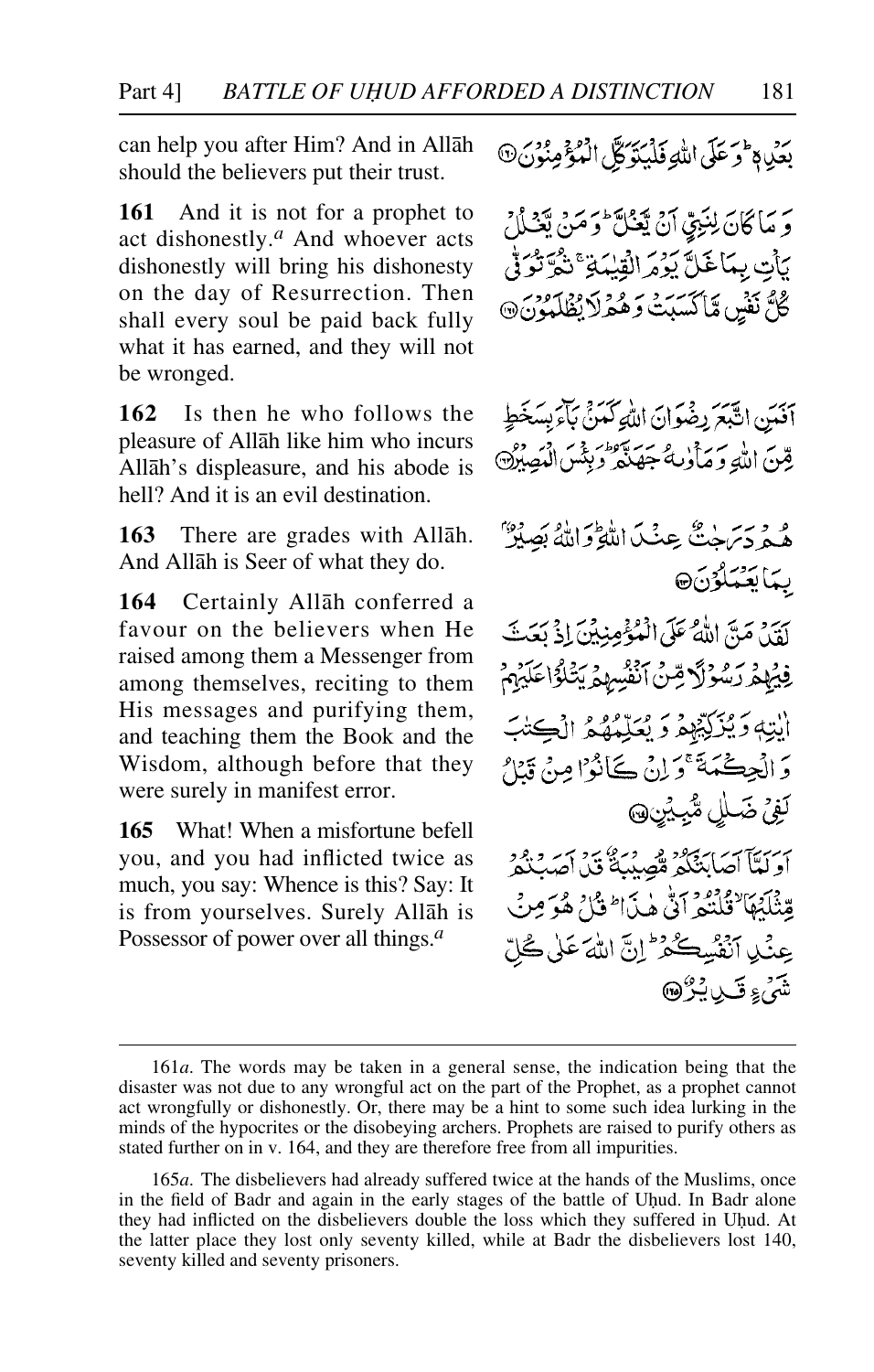**166** And that which befell you on the day when the two armies met was by Allåh's permission, that He might know the believers,

**167** And that He might know the hypocrites. And it was said to them: Come, fight in Allåh's way, or defend yourselves.*<sup>a</sup>* They said: If we knew fighting,*<sup>b</sup>* we would have followed you. They were on that day nearer to disbelief than to belief; they say with their mouths what is not in their hearts. And Allåh best knows what they conceal.

**168** Those who said of their brethren whilst they (themselves) held back: Had they obeyed us, they would not have been killed. Say: Avert death from yourselves, if you are truthful.

**169** And think not of those who are killed in Allåh's way as dead. Nay, they are alive being provided sustenance from their Lord,

**170** Rejoicing in what Allåh has given them out of His grace, and they rejoice for the sake of those who, (being left) behind them, have not yet joined them, that they have no fear, nor shall they grieve.

**171** They rejoice for Allåh's favour and (His) grace, and that Allåh wastes not the reward of the believers.

وَمَآاَهَانَكُمْ يَوْمَرَانْتَقَى الْجَهْعَينِ فَبِاذُنِ اللَّهِ وَلِيَعْلَمَ الْمُؤْمِنِينَ ﴾

وَلِيَعْلَمَ الَّيْنِ بَيْنَ نَافَقَوْا ﴾ وَقِيلاً كَقُبِهِ بَعَالَوْا قَاتِلُوْا فِي سَبِيْلِ اللهِ أَوِادُفَعَوْا وَالْوَالَوْنَعْلَمُ قِتَالًا لَاَالِّيَّعُنِكُمْ هُدِ لِلْكُفِّي يَوْمَيِيْ آَقْرَبُ مِنْهُمْ لِلْإِيْبَانِ ۚ يَقُولُوْنَ بِأَفْوَاهِهِمْ مَّالَيْسَ فِيْ قُلُوْبِهِمْ وَاللَّهُ أَعْلَمُ بِمَا يَكْنُهُوْنَ ﴾

آلَّذِيْنَ قَالُوْالِهِ خَوَانِهِمْ وَقَعَدُوْالَوْ أَطَاعُوْنَا مَا قُدِّيلُوْالثَّيْلُ فَأَدْبَرُوْا عَيْنُ آنفسكمُ الْمَوْتَ إِنْ كُنْتَقْدَ صٰلِيَاقِيِيْنَ۞

وَ لَا تَحْسَبَنَّ الَّذِيْنَ قُتِلُوْا فِي سَبِيْلِ اللَّهِ موانگا بار برگزشت دیگر برزون<br>اموانگا بل احیاء عنداربلم برزون

فَرِحِينَ بِمَآ اللَّهُمُّ اللَّهُ صِنْ فَضْلِهِ لَا يرسو بيوه ودس بالآن ين كم يسكحقوا ۣۣؠۿڋۺۣٙٚڂڷڣۿۂڒٵڒڎٷڽۢ؏ؘڷڋ وَ لَاهُمْ يَجْزَئُوْنَ @ يَسْتَبْشِرُوْنَ بِنِعْهَةٍ مِّنَ اللهِ وَفَضْ

وَّ آنَّ اللَّهَ لَا يُضِيْعُ آجَرَ الْمُؤْمِنِهِ

<sup>167</sup>*a*. The words show clearly that in the language of the Qur'ån, *fighting in Allåh's way* carries the significance of *fighting in self-defence*.

<sup>167</sup>*b*. They feigned they did not know how to fight. Or the meaning may be, *if we knew that it was a fight*, the implication being that the Muslims were going, not to fight but to sure destruction with such a disparity of numbers.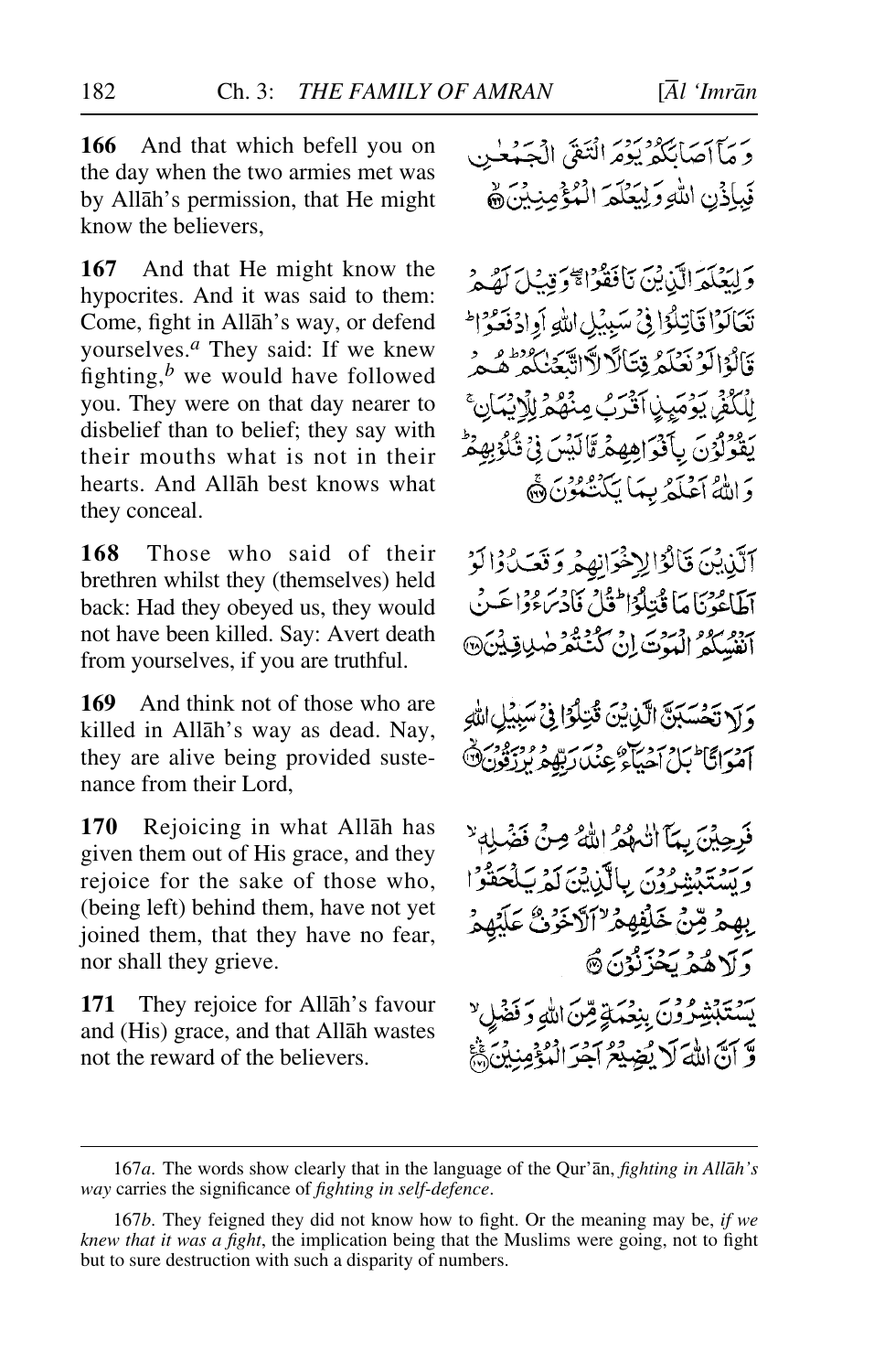# SECTION 18: **Uhud No Gain to the Enemy**

**172** Those who responded to the call of Allåh and the Messenger after the misfortune had befallen them — for such among them who do good and keep their duty is a great reward.*<sup>a</sup>*

**173** Those to whom men said: Surely people have gathered against you, so fear them; but this increased their faith, and they said: Allåh is sufficient for us and He is an excellent Guardian.

**174** So they returned with favour from Allåh and (His) grace; no evil touched them, and they followed the pleasure of Allåh. And Allåh is the Lord of mighty grace.*<sup>a</sup>*

**175** It is the devil who only frightens his friends, but fear them not, and fear Me, if you are believers.*<sup>a</sup>*

**176** And let not those grieve thee who run into disbelief precipitately; surely they can do no harm to Allåh. Allåh intends not to assign them any portion in the Hereafter; and for them is a grievous chastisement.

آلَّذِيْنَ اسْتَجَابُوْالِلُّهِ وَالرَّسُوْلِي مِنَّ بعن مآآصابَهُ مُ الْقَرْمُ وَإِلَيْنِ السَّنْوَا مِنْهُمْ وَاتَّقَدْا آجِرٌ عَظِنْهُمْ ۞

آلَّذِيْنَ قَالَ لَهُمُ النَّاسُ إِنَّ النَّاسَ ين سرود سرد الكثير في دور و سر سرد د<br>قبل جهعوالكثر فاخشوهگرفيز ادهگر انِيَانَا تَاتَوْ وَقَالُوْاحِسْنُنَا اللَّهُ وَنَعِيمَ الْوَكِيْاتِ

فَأَنْقَلَيْوًا بِنِعْمَةٍ قِنَ اللَّهِ وَ فَضْلِ لَّمْ روسو و و و سورد اسم و الجمهود و در الله<br>بيسسهم سوءٌ و البُعواريضون اللهِ وَاللَّهُ ذُوْ فَضْلٍ عَظِيْمِهِ اِتَّمَاذْلِكُمُ الشَّيْطُنُ يُخَرِّفُ أَوْلِيَاءَ وَّ نَلَا تَخَافْزُهُمْ وَخَافْزُنِ إِنْ كُنْنَتُمْ مُّؤْمِنِيْنَ۞ وَلَا يَحْزُنَكَ الَّذِينَ يَسَارِعُونَ فِي الْكُفْرَ إِنَّهُمْ لَنْ يَعْتَدُّوااللَّهَ شَيْعًا لَيُرِبُّلُ اللَّهُ أَلاَّ يَجْعَلَ لَهُمْ حَظَّا فِي الْأَخِيرَةِ ۚ وَ تَهْعُرْ عَذَابٌ عَظِيْمٌ (٢٠

<sup>172</sup>*a*. The Makkan army was pursued the next day to a place known as *Hamrå' al-Asad*, under which name the expedition is known. Such was the spirit of invincibility of the Muslim army even after the loss suffered at Uhud.

<sup>174</sup>*a*. Verses 173–175 refer to the expedition known as *Badr al-Şughrā*, the smaller Badr, undertaken next year, because Abū Sufyān, commander of the Makkan army, announced, when leaving the field of Uhud, that he would meet the Muslims the following year at Badr, but notwithstanding its threats the Makkan army never marched forth. The Muslims on the other hand gained much benefit by trading in a fair held there, as indicated in v. 174.

<sup>175</sup>*a*. As emissary, Nu'aim, was hired by the Makkans to spread terror among the Muslims, and he is the devil spoken of here (Rz). By the *devil's friends* are meant the hypocrites.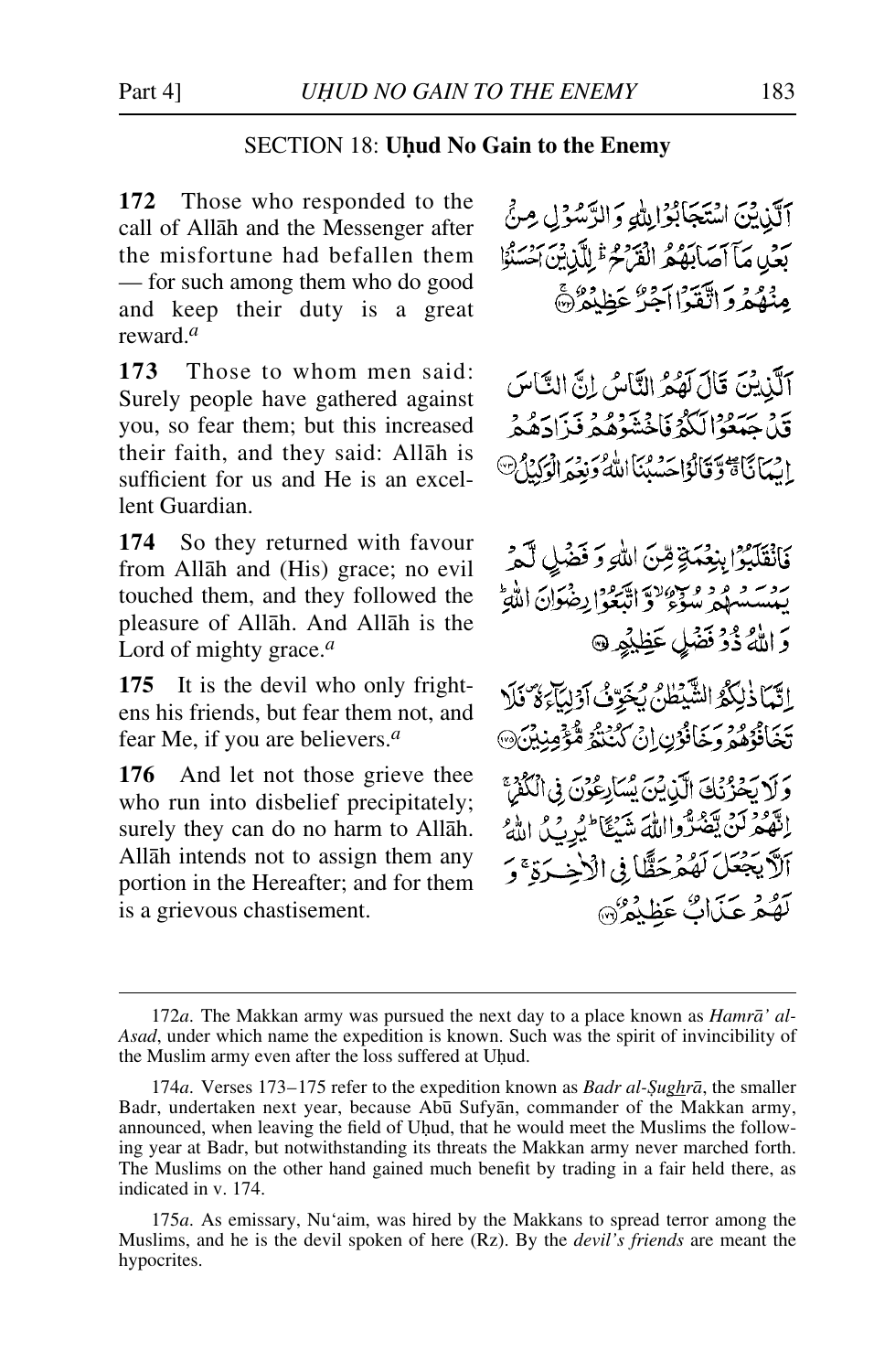**177** Those who buy disbelief at the price of faith can do no harm to Allåh, and for them is a painful chastisement.

**178** And let not those who disbelieve think that our granting them respite is good for themselves. We grant them respite only that they may add to their sins; and for them is an humiliating chastisement.

**179** Allåh will not leave the believers in the condition in which you are until He separates the evil from the good. Nor is Allåh going to make you acquainted with the unseen, but Allåh chooses of His messengers whom He pleases. So believe in Allåh and His messengers. And if you believe and keep your duty, you will have a great reward.

**180** And let not those who are niggardly in spending that which Allåh has granted them out of His grace, think that it is good for them. Nay, it is evil for them. They shall have a collar of their niggardliness on their necks on the Resurrection day. And Allåh's is the heritage of the heavens and the earth. And Allåh is Aware of what you do.*<sup>a</sup>*

إِنَّ الَّذِيْنَ اشْتَرَوُا الْكُفْرَ بِالْإِنِيْمَانِ لَيْنَ تَصَدَّدُوااللَّهَ شَيْئًا ۚ دَلَهُمْ عَذَابٌ ٱلْبُمْرَكَ ﴾

وَلَا يَحْسَبُنَّ الَّذِينَ كَفَرُواْ إِنَّمَا نُعْمَلُ لَهُمْ خَيْرٌ لِّالْفُسِهِمْ إِنَّمَا نُنُبِي لَهُمْ لِبَرْدَادُوْٓالِنَّمَّا ۚ وَكَهْدَعَدَابٌ مُّهِيْنٌ

مَا كَانَ اللَّهُ لِيَذَرَ الْمُؤْمِنِينَ عَلَى مَآَ أَنْنَهُمْ عَلَيْهِ حَتَّى يَدِيْنَ الْخَبِيْتَ مِنَ الطَّيِّبِ ۖ وَمَا كَانَ اللَّهُ لِبُطْلِعَكُمْ عَلَى الْغَيَبِ وَلَٰكِنَّ اللَّهَ يَجْنَبَنِّي مِنْ رُّسُلِهِ مَنْ تَيْنَاءُ ۖ فَأَمِنُوْا بِاللَّهِ رُفْعَلِهِ دَارٌ وَقَوْمٍ فَوْرٍ سِيَةٍ وَدِينَةٍ بِمَدْ سَوْعَظِيْمٌ ۞

وَلَا يَحْسَبُنَّ الَّذِينَ يَبْغَلُوْنَ بِمَأَأَتْنَهُمُ اللَّهُ مِنْ فَضْلِهِ هُوَ خَبْرًا لَّهُ وَلَّ بَلْ وبر برويورو أرويا ود.<br>هُوَ شَرٌّ لَهُمْ سَيْطُوٌفُونَ مَا بَخِلُوْا بِهِ يَؤْمَرِ الْقُدْيَةِ ۖ وَ لِلَّهِ مِبْرَاتٌ السَّ وَ الْأَنْرَضِ وَاللَّهُ بِمَا تَعْمَلُوْنَ خَبِيْرُكُنَّ

#### SECTION 19: **Carpings of People of the Book**

**181** Allåh has certainly heard the saying of those who said: Allåh is

لَقَدْ، سَبِعَ اللَّهُ قَوْلَ الَّذِينَ قَالَوْٓا إِنَّ

<sup>180</sup>*a*. The same idea, though in more general terms, as to the effect of deeds being bound to the neck, is expressed in 17:13: "And We have made every man's actions to cling to his neck, and We shall bring forth to him on the day of Resurrection a book which he will find wide open". Thus every man carries the effect of his deeds with him in this life, but on the day of Resurrection that effect will become clearly visible. Thus is the effect of niggardliness made to cling to the necks of the niggardly.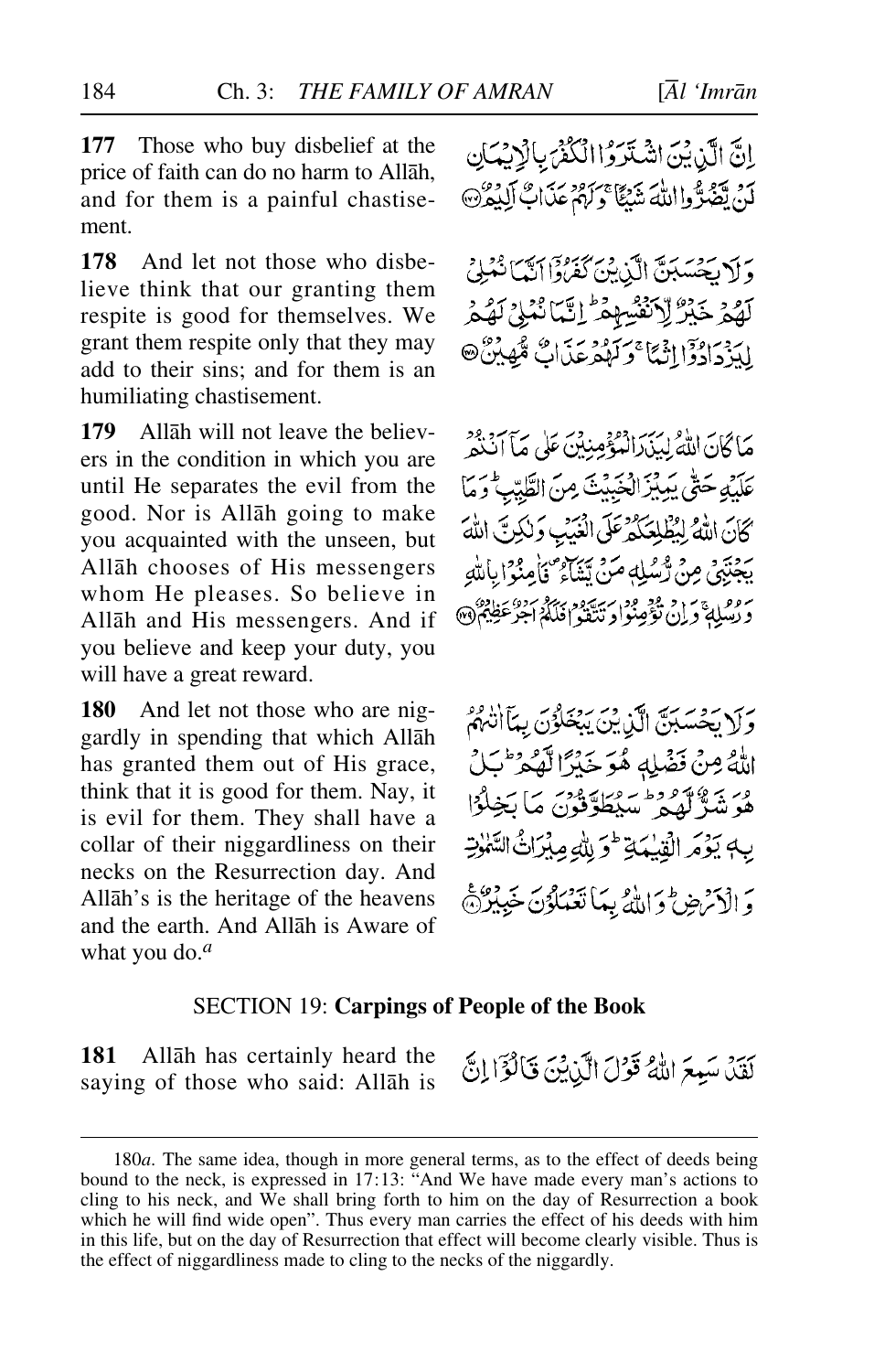poor and we are rich. We shall record what they say, and their killing the prophets unjustly, and We shall say: Taste the chastisement of burning.*<sup>a</sup>*

**182** This is for that which your own hands have sent before, and because Allåh is not in the least unjust to the servants.

**183** Those who say: Allåh has enjoined us that we should not believe in any messenger until he brings us an offering which is consumed by the fire.*<sup>a</sup>* Say: Indeed there came to you messengers before me with clear arguments and with that which you demand. Why then did you try to kill them, if you are truthful?*<sup>b</sup>*

**184** But if they reject thee, so indeed were rejected before thee messengers who came with clear arguments and scriptures and the illuminating Book.*<sup>a</sup>*

اللَّهَ فَقَدِرٌ وَيَسَعُ وَهُ مَنْ يَحْمُدُ سَنَكِيْبُ ۖ مَا قَالُوْا دَقَتْلَهُمْ الْأَنْبِيَآءَ بِعَيْرِجَقَّ وَّنْقُوْلُ ذُوْقُوْاعَيْهَابَ الْحَدِيْقِ @ ذْلِكَ بِمَا قَدَّامَتْ أَبْدِيكُ مُحَكَّرُدُ أَنَّهَ لَيۡسَ بِظَلَّامٍ لِّلۡغِبِيۡلِ ۚ آلَيْنِ يَنَ قَالَوْٓالِنَّ اللَّهَ عَهِدَ الْكُنَّآاَ لَهَ نْؤُمِنَ لِرَسُوْلٍ حَتَّى يَأْتِيَنَا بِقُدْرَبَانِ رَاطُوْمِ التَّامِ طَوْيُ بِهِ بِهِ مِنْ مِكْرَمُ و مِر مِرِ يِّتِنْ قَبَلِيِّ بِالْبَدِّيْتِ وَبِالَّيْنِيُّ قُلْمًٰ فَلَمَّا فَلِمَ قَتَلَنْكُوْهُ وَإِنْ كُنْتُوْطِيدِقِينَ فَانْ كَذَّبُوْلَ فَقَلْ كُنَّابٌ رُسُهُ

تَبْلِكَ جَاءُو بِالْبَيِّبْتِ وَالزَّبْرِ وَالْكِتْبِ الْمُنِيِّ

183*b*. The carpers are here told that they even sought to kill those prophets who followed the Mosaic law, who came, "with that which you demand". Hence their rejection was due to the stubbornness of their hearts.

184*a*. The prophets are said to have come with three things — with arguments and with the *zubur* and the illuminating Book. *Zubur* is the plural of *zubrah*, which means *a big piece of iron*, and of *zab∂r*, which signifies *a written thing*. According to R, *every book which is hard in writing* is called *a zabūr*. According to LL, *zabūr* signifies *a Divine book which it is difficult to become acquainted with*. Zj says, *every book full of wisdom is a zab∂r* (Rz). The commentators generally understand by the *zubur* the sacred scriptures of the prophets and by the *illuminating Book* the book containing the guidance which every prophet brought to his people, so that they should follow those directions.

<sup>181</sup>*a*. The Jews ridiculed the poverty of the Muslims and their borrowings from the Jewish money-lenders. They also ridiculed the raising of funds for the defence of the faith by subscriptions. See 5:64, 64*a*.

<sup>183</sup>*a*. The reference is to the burnt offerings of the Mosaic law, for which see Lev.1:9: "And the priest shall burn all on the altar, to be a burnt sacrifice, an offering made by fire". And Deut. 33:10 where, blessing Israel, Moses says: "They shall put incense before thee, and whole burnt sacrifice upon thine altar". Compare also Lev. 8:18. The demand of the Jews that the Prophet should bring to them an offering which the fire should consume is only a demand for the burnt-offering of the Israelite law, so that what they persisted in was that the promised prophet should be an Israelite and should revive the Israelite law.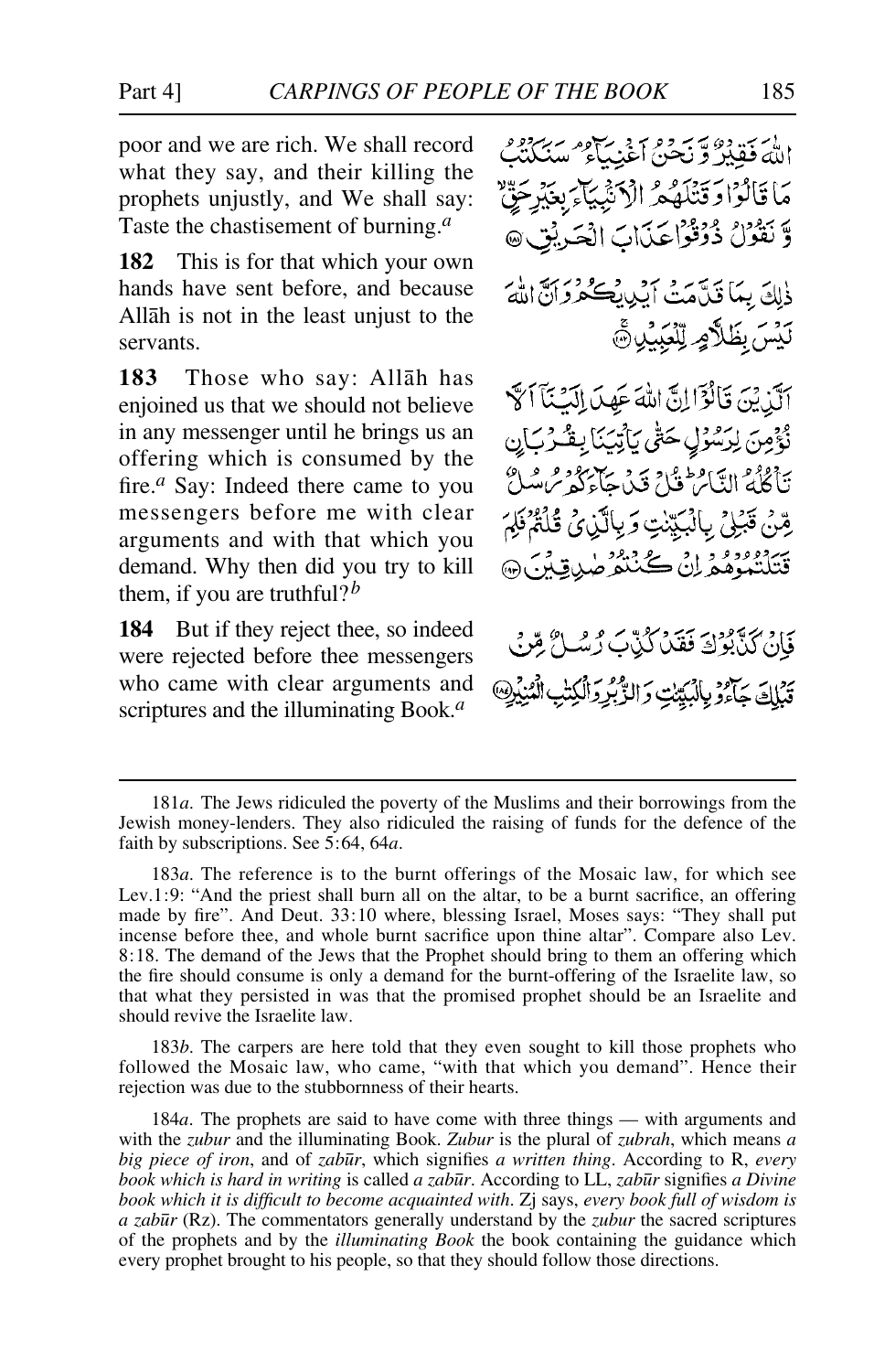**185** Every soul will taste of death. And you will be paid your reward fully only on the Resurrection day. Then whoever is removed far from the Fire and is made to enter the Garden, he indeed attains the object. And the life of this world is nothing but a provision of vanities.

**186** You will certainly be tried in your property and your persons. And you will certainly hear from those who have been given the Book before you and from the idolaters much abuse.*<sup>a</sup>* And if you are patient and keep your duty, surely this is an affair of great resolution.

**187** And when Allåh took a covenant from those who were given the Book:

كُلُّ نَفْسٍ ذَابِقَةٌ الْمَوْتِ دَانِيًّا تُوَفَّوْنَ ووربروديه دين سي استرديد و ديه عن<br>اجوبراه يوهر القيهائي فعن تر هزير عن الدَّابِر، وَ اُدْخِلَ الْعَنَّةَ فَقَدْ فَيَا بِرَامِ مِيَ ] الْهَيْبِوَةُ اللَّهُ نُمَآ إِلاَّ مَتَاءُ الْنُهُ ۚ وَبِي ۞

سوم، تحتي في آمو الكروم بيوم موده سبز دره<br>للنبلون في آمو الكرو الفيبلكر ولتسمع مِنَ الَّذِينَ أُوْثَرًا الْكِتْبَ مِنْ قَبْلِكُمُّ وَمِنَ الَّذِينِ ٱشْرَكْزَااَدَّى كَثِيْرَا وَإِنْ تَصْبِرُوْا وَتَتَقَوْافَانَّ ذٰلِكَ مِنْ عَذْمِ الْأُمُوْيِنَ

وَإِذْ آَخَيْنَ اللَّهُ مِينَنَاقَ الَّذِينَ أَدْنُواْ الْكِنَٰبَ لَتَّبَيِّنُنَّهُ لِلتَّأْسِ وَلَا تَكْتُوُنَهُ ْنَبَرَ وُوْمِ

186*a*. This verse speaks of the sufferings which were yet in store for the Muslims. They had certainly been tried respecting their property and their persons at Makkah. They had been deprived of their property and turned out of their homes; they had been severely persecuted and even put to death for professing Islåm. But this verse, revealed undoubtedly after the battle of Uhud in the year 3 A.H., speaks of sufferings which were yet to come. It plainly speaks of the future, rather of the distant future, because Islåm was now being firmly established in Arabia. The rise of Islåm was, however, to be followed by a setback of which there are indications in the Qur'ån and the sayings of the Prophet. Thus we are told in a hadith that Islam started its career as *gharib* (as *a stranger* in a land or as *a sufferer* at the hands of others) and that it will once more (i.e. after rising to power) return to the state in which it began (IM. 35:15). The abuses which have been heaped on Islåm in the nineteenth and the twentieth centuries are indeed without a parallel, not only in the history of Islåm but in the whole history of religion. The abusive language of the Christian, political, as well as missionary, press and the vituperations of their imitators in the Hindu press have outstepped all bounds. Thus both the People of the Book and the idolaters have joined hands in hurling the worst abuses at Islåm and its Founder. But we are here told that the Muslims shall, in addition to the abuse of their religion, be made to suffer both respecting their property and their persons. If they have so often been turned out of their houses in the past century in Europe, and Muslim States have been wiped out of existence in many parts of the world, the twentieth century presents a yet ghastlier scene of their woes in India. In a country in which they have been living for over a thousand years, and where their population was no less than a hundred millions, they have been turned out of their homes mercilessly and the cruellest tortures known to human history have been inflicted on them in broad daylight and the civilized world has not yet raised a finger against this genocide and the perpetration of these brutalities. It is these calamities which are spoken of in this verse. The concluding words of the verse are the only hope of Islåm in the present tribulations — to be steadfast and keep their duty to Islåm.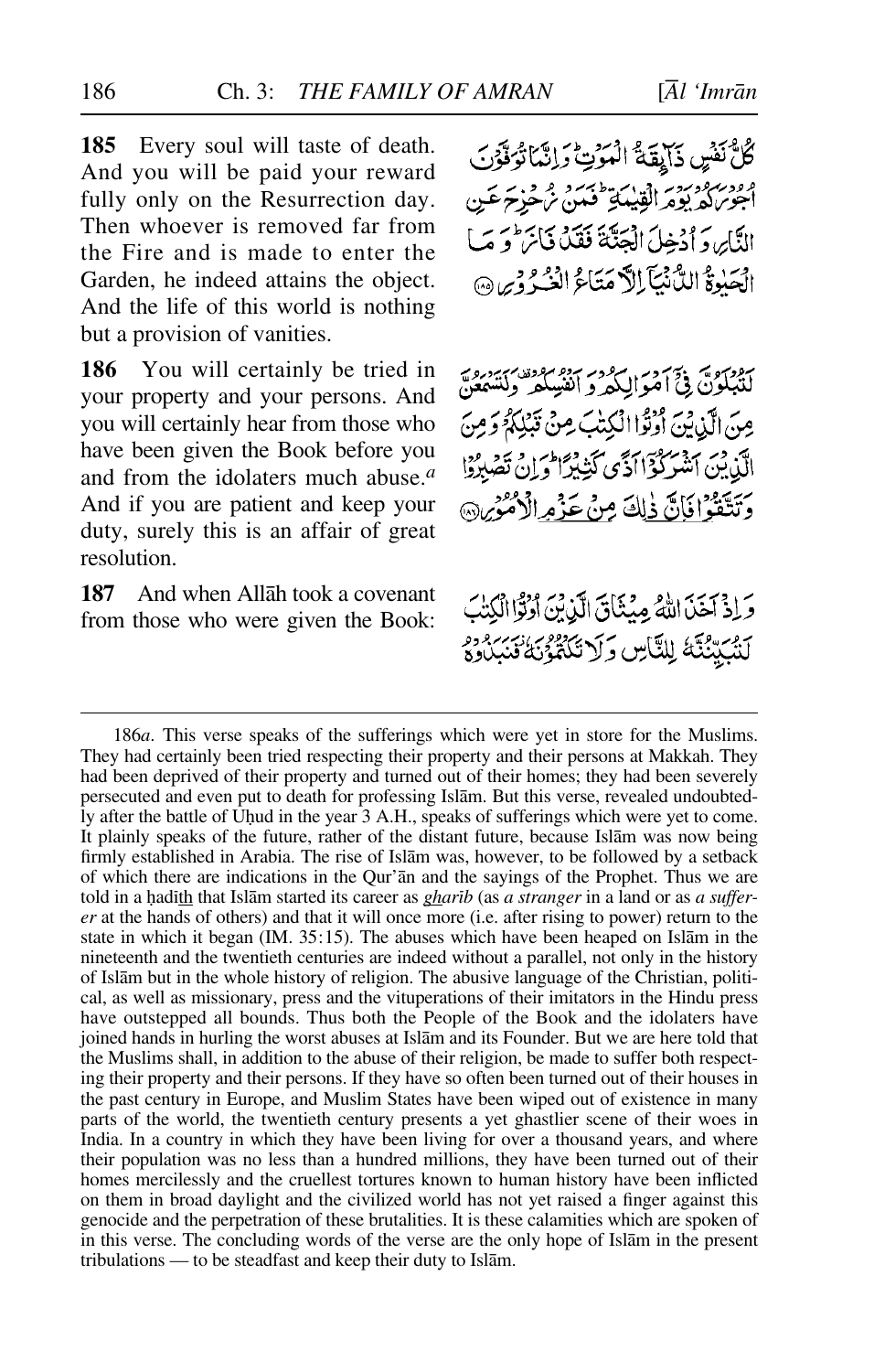You shall explain it to men and shall not hide it. But they cast it behind their backs and took a small price for it. So evil is that which they buy.

**188** Think not that those who exult in what they have done, and love to be praised for what they have not done — think not them to be safe from the chastisement; and for them is a painful chastisement.

**189** And Allåh's is the kingdom of the heavens and the earth. And Allåh is Possessor of power over all things.

ىرىن ئۇلۇدىۋېم دَاشْتَرْدْا بِهِ تْيَنَاقِلِيْلَا فَبِيئْتُينَ مَا يَشْتَرْوُنَ۞

لَا تَحْسَبُنَّ الَّيْنِينَ يَقْرَحُونَ بِمَآَ أَتَوَّا وَّيُجِبُّوْنَ أَنْ يَجْمَلُوا بِيَاَلَّهُ يَفْعَلُوْا فَلَا تَحْسَبَتَّهُمْ بِمَفَائِنَةٍ مِّنَ الْعَذَابِّ وَكَفَّدْ عَذَاتٌ أَلِيْدُرْ وَ للهِ مُمْلِحُ السَّيْنِاتِ وَالْذَكْرَ مِنْ ﴿ وَاللَّهُ عَلَىٰ كُلِّ شَيْءٍ قَيْدِيْرُهُمَّ

# SECTION 20: **Ultimate Triumph of the Faithful**

**190** In the creation of the heavens and the earth and the alternation of the night and the day, there are surely signs for men of understanding.

**191** Those who remember Allåh standing and sitting and (lying) on their sides, and reflect on the creation of the heavens and the earth: Our Lord, Thou hast not created this in vain! Glory be to Thee! Save us from the chastisement of the Fire.*<sup>a</sup>*

**192** Our Lord, whomsoever Thou makest enter the Fire, him Thou إنَّ فِي خَلْقِ السَّنْوٰتِ وَالْأَرْضِ وَاخْتِلَافِ الَّذِيْلِ وَالتَّهَارِ لَأَيْتٍ لِّذُولِي الْأَلْبَابِ ثُمَّ

اَیْنْ بِنْ دَرُوْدِيْ اَللّٰہُ قِیلاً وَقَعُودًا وَعَلَىٰ جَنْوْبِهِ مِرْكَرَ بَيْتَهَدَّرْنَ فِي خَلِّقِ السَّنْوٰتِ وَالْأَسْرَضِ ۚ رَتَّنَامَاخَلَقْتَ هٰذَابَاطِلًا ۖ موطنَكَ فَقِنَا عَذَابَ النَّاسِ (9)

رِيِّيَّ إِنَّكَ مَنْ نُدْخِلِ النَّاسَ فَقَدْ

<sup>191</sup>*a*. This chapter, like the one before it, ends with a prayer for the victory of Faith over disbelief and a prediction for its ultimate triumph. The first two verses of the section point out two distinguishing characteristics of the faithful. It is pointed out that they are neither recluses who retire to a corner of solitude for the remembrance of Allåh, nor yet do they pursue the conquest of nature without ever thinking of the Author and Lord of creation. On the one hand, they are described as remembering God in the midst of all worldly affairs and worldly pursuits, *standing and sitting and lying on their sides*, being thus fully conscious of the Divine presence everywhere and in all conditions; and, on the other, they set out for the conquest of nature with the full consciousness that *nothing has been created in vain* and that a purpose underlies the whole of creation. This is the grand object which Islåm sets before its followers, to conquer self by remembrance of God and to conquer nature by pursuit of knowledge.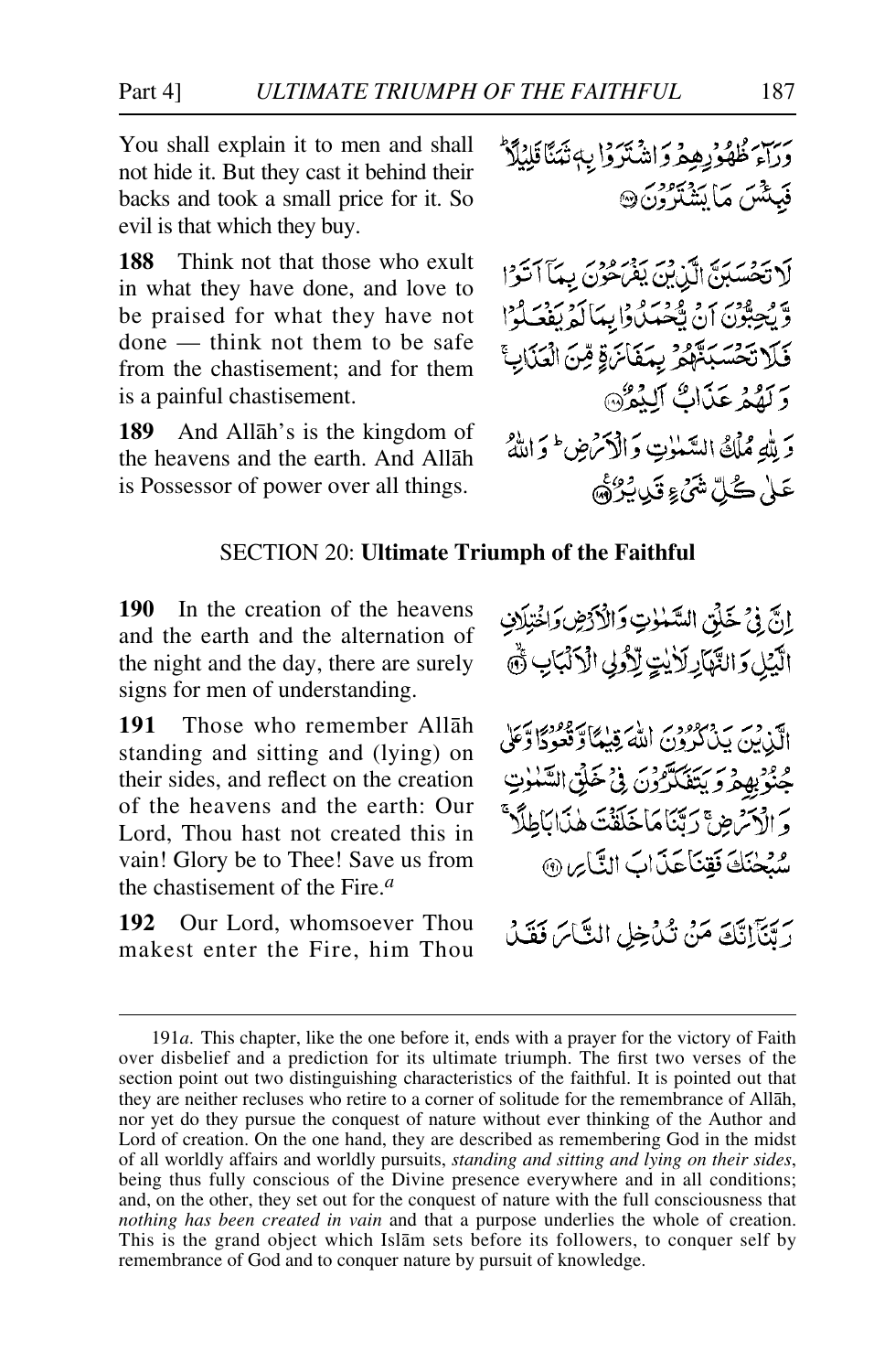indeed bringest to disgrace. And there will be no helpers for the wrongdoers.

**193** Our Lord, surely we have heard a Crier calling to the faith, saying: Believe in your Lord. So we do believe. Our Lord, grant us protection from our sins and remove our evils and make us die with the righteous.

**194** Our Lord, grant us what Thou hast promised us by Thy messengers and disgrace us not on the day of Resurrection. Surely Thou never failest in (Thy) promise!

**195** So their Lord accepted their prayer, (saying): I will not suffer the work of any worker among you to be lost whether male or female, the one of you being from the other. So those who fled and were driven forth from their homes and persecuted in My way and who fought and were slain, I shall truly remove their evil and make them enter Gardens wherein flow rivers — a reward from Allåh. And with Allåh is the best reward.*<sup>a</sup>*

**196** Let not control in the land, of those who disbelieve, deceive thee.

**197** A brief enjoyment! Then their abode is hell. And evil is the restingplace.

**198** But those who keep their duty to their Lord, for them are Gardens wherein flow rivers, to abide therein; ة وَمَالِلظَّلِيِيْنَ مِنْ أَنْصَارِ

رِيِّبَآ إِنَّيَّا سَبِعْنَامُنَادِيَّا يُّنَادِيُّ لِلْإِيْمَانِ أَنْ أَمِنُوا بِرَسِّكُمْ فَأَمَيَّاً مَّ بِآَيَا فَأَغْفِرْنَنَا دُنُونَ وَكَفَرْعَةً عَيَّا سَيّانِنَادَنْوَقَنَامَعَ الْأَبَرَانَّ

رِيّنَاوَاتِيَاهَاوَعَدُنَّتَنَاعَلَى رُسُلِكَ وَ كَا تَخْزِيَأْبُوْمَ الْقِيَمَةِ ۖ انَّلَّهُ لَا تَهُ

فَأَسْتَجَأْبَ لَهُمْ رَبُّهُمْ أَنَّىٰٓ لَاَ أَضِيْعُ عَمَلَ عَامِلِ مِّنْكُمُ مِّنْ ذَكَرِ أَوْ أَنْتَىٰ بَعْضُكُمْ مِّنْ بَعَضٍ ۚ فَالَّذِينَ هَاجَرُوْا وَأَخْرِجُوْا مِنْ دِيَاْرِهِمْرِ دَ أَدْذُوْا فِيْ سَبِيْلِيْ دَ قُتِلُوْا جَنَّتِ تَجْرِيُ مِنْ تَحْتِهَاْالْأَنْهَا ۚ تَوْ قِينَ عِنْنِي اللَّهِ وَاللَّهُ عِنْنَ كَاحْسَنُ؟

لَا يَغْدَّنَّكَ تَقَلُّكُ الَّذِنْنَ كَفَرُوْا فِي الْمِلَادِثَةِ ريز عربي درور دي دو سه هو .<br>متاع قليل تحقه ماويفتر جهتم ديپشر

لكِنِ الَّذِينَ اتَّقَوْا رَبَّهُ هُ لَهُ وَمُرَدٍ لِدِينَ فِيَهَا نُزُلًا مِنْ تَجْتِهَا

<sup>195</sup>*a*. This is a promise which includes all those companions of the Holy Prophet who fled from their homes, and those who were persecuted, and those who fought in his company. The concluding words of the verse show that the promise *to make them enter Gardens* relates to this life as well, and its fulfilment was brought about in the worldly achievements of the Muslims. The reward of the Hereafter is separately spoken of in the words, *with Allåh is the best reward*.